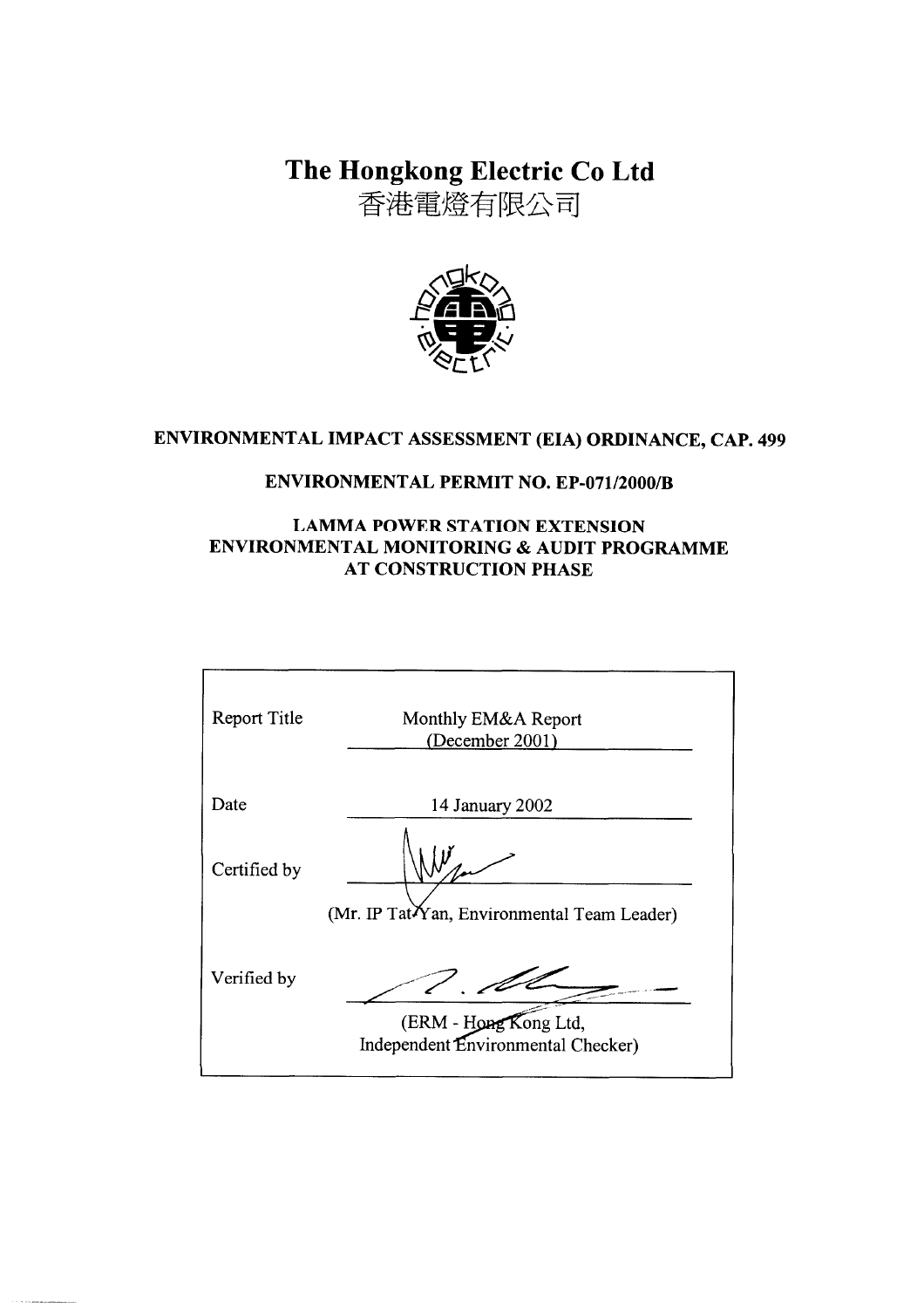# **TABLE OF CONTENT**

# **EXECUTIVE SUMMARY**

| 1.  |                                                                             | 1              |
|-----|-----------------------------------------------------------------------------|----------------|
| 1.1 | Background                                                                  | $\mathbf{1}$   |
| 1.2 | Project Organisation                                                        | $\mathbf{1}$   |
| 1.3 | Construction Works undertaken during the Reporting Month                    | $\overline{c}$ |
| 1.4 | Summary of EM&A Requirements                                                | $\overline{2}$ |
| 2.  |                                                                             | .5             |
| 2.1 | <b>Monitoring Requirements</b>                                              | 5              |
| 2.2 | <b>Monitoring Locations</b>                                                 | $\sqrt{5}$     |
| 2.3 | Monitoring Equipment                                                        | 5              |
| 2.4 | Monitoring Parameters, Frequency and Duration                               | 6              |
| 2.5 | Monitoring Procedures and Calibration Details                               | 6              |
| 2.6 | <b>Results and Observations</b>                                             | $\overline{7}$ |
| 3.  |                                                                             | 10             |
| 3.1 | <b>Monitoring Requirements</b>                                              | 10             |
| 3.2 | <b>Monitoring Locations</b>                                                 | 10             |
| 3.3 | Monitoring Equipment                                                        | 10             |
| 3.4 | Monitoring Parameters, Frequency and Duration                               | 11             |
| 3.5 | Monitoring Procedures and Calibration Details                               | 11             |
| 3.6 | <b>Results and Observations</b>                                             | 12             |
| 4.  |                                                                             | .14            |
| 4.1 | <b>Monitoring Requirements</b>                                              | 14             |
| 4.2 | <b>Monitoring Locations</b>                                                 | 14             |
| 4.3 | <b>Monitoring Equipment</b>                                                 | 15             |
| 4.4 | Monitoring Parameters, Frequency and Duration                               | 15             |
| 4.5 | Monitoring Procedures and Calibration Details                               | 16             |
| 4.6 | <b>Results and Observations</b>                                             | 19             |
| 5.  |                                                                             | 22             |
| 5.1 | Review of Environmental Monitoring Procedures                               | 22             |
| 5.2 | <b>Assessment of Environmental Monitoring Results</b>                       | 22             |
| 5.3 | <b>Site Environmental Audit</b>                                             | 23             |
| 5.4 | <b>Status of Environmental Licensing and Permitting</b>                     | 23             |
| 5.5 | <b>Implementation Status of Environmental Mitigation Measures</b>           | 25             |
| 5.6 | <b>Implementation Status of Action/Limit Plans</b>                          | 25             |
| 5.7 | <b>Implementation Status of Environmental Complaint Handling Procedures</b> | 25             |
| 6.  |                                                                             | 27             |
| 6.1 | <b>Status of Natural Gas supply</b>                                         | 27             |
| 6.2 | Key Issues for the Coming Month                                             | 27             |
| 6.3 | Monitoring Schedules for the Next 3 Months                                  | 27             |
| 6.4 | Construction Program for the Next 3 Months                                  | 27             |
| 7.  |                                                                             | 28             |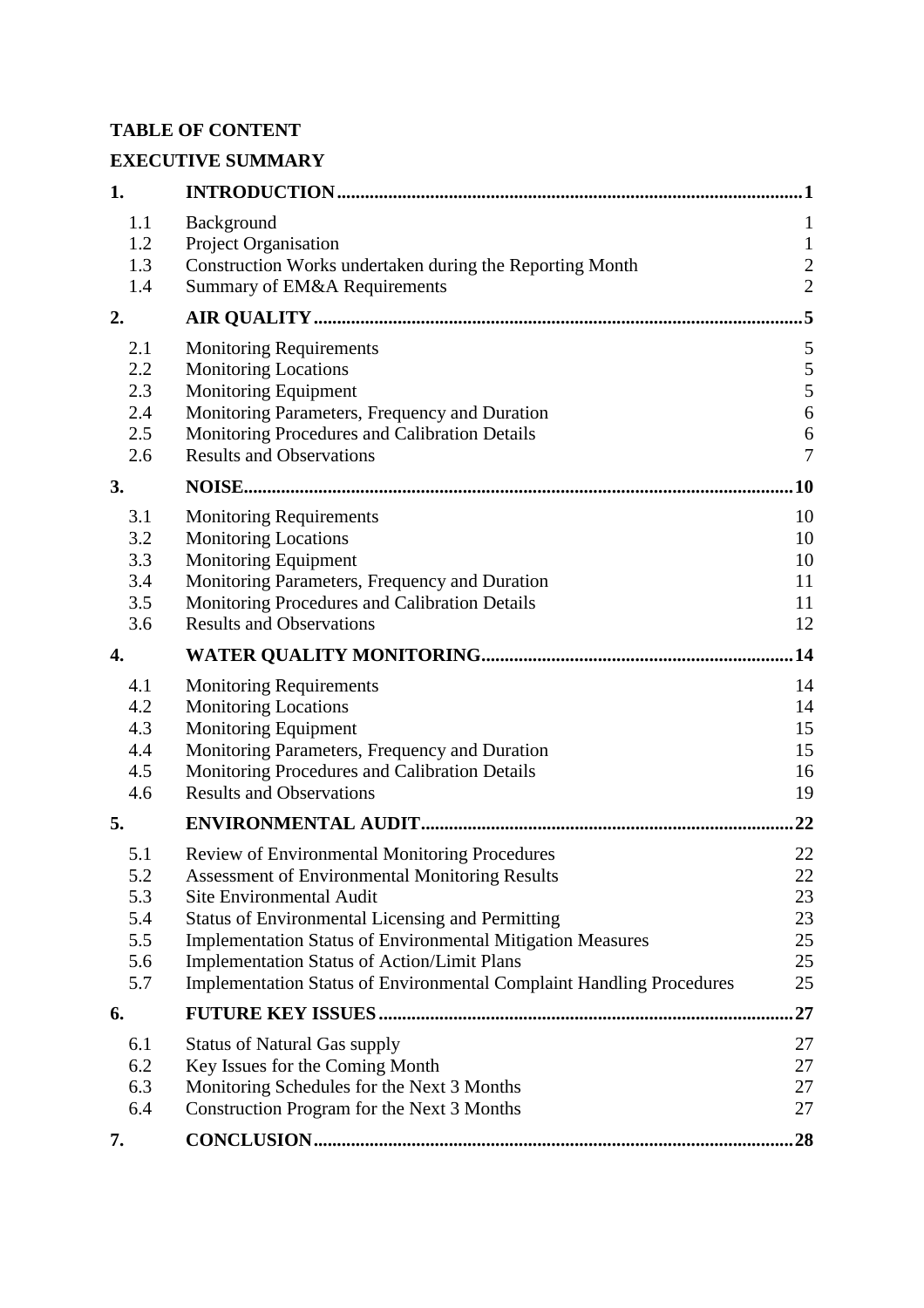#### **LIST OF TABLES**

- Table 1.1 Construction Activities and Their Corresponding Environmental Mitigation **Measures**
- Table 2.1 Air Quality Monitoring Locations
- Table 2.2 Air Quality Monitoring Equipment
- Table 2.3 Air Quality Monitoring Parameter, Duration and Frequency
- Table 3.1 Noise Monitoring Locations
- Table 3.2 Noise Monitoring Equipment
- Table 3.3 Noise Monitoring Duration and Parameter
- Table 4.1 Water Quality Monitoring Locations
- Table 4.2 Water Quality Monitoring Equipment
- Table 4.3 Water Quality Monitoring Parameters and Frequency
- Table 4.4 Laboratory Analysis Methodologies of Marine Water Samples
- Table 5.1 Summary of AL Level Exceedances on Monitoring Parameters
- Table 5.2 Estimated Amounts of Waste Generated in December 2001
- Table 5.3 Summary of Environmental Licensing and Permit Status
- Table 5.4 Environmental Complaints / Enquiries Received in December 2001
- Table 5.5 Outstanding Environmental Complaints / Enquiries Received Before

#### **LIST OF FIGURES**

- Figure 1.1 Layout of Work Site
- Figure 2.1 Location of Air Quality Monitoring Stations
- Figure 3.1 Location of Noise Monitoring Stations
- Figure 4.1 Location of Water Quality Monitoring Stations

## **APPENDICES**

- Appendix A Organization Chart
- Appendix B Action and Limit Levels for Air Quality, Noise, Water quality Monitoring
- Appendix C Environmental Monitoring Schedule
- Appendix D Air Quality Monitoring Results for December 2001
- Appendix E Noise Monitoring Results for December 2001
- Appendix F Water Quality Monitoring Results for December 2001
- Appendix G The QA/QC Procedures and Results
- Appendix H Event/Action Plans
- Appendix I Site Audit Summary
- Appendix J Summary of EMIS
- Appendix K Tentative Construction Programme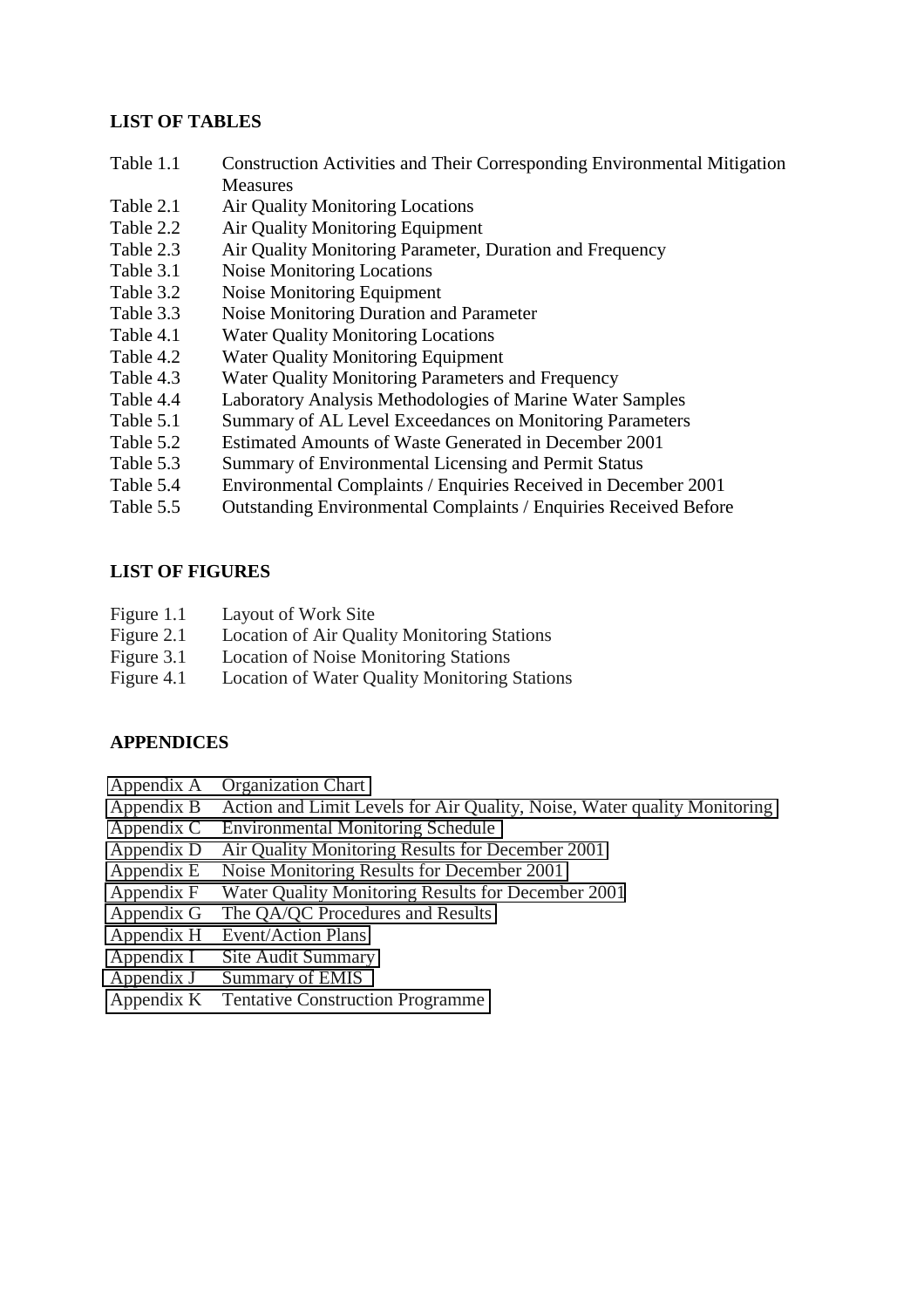#### **EXECUTIVE SUMMARY**

This is the ninth monthly Environmental Monitoring and Audit (EM&A) report for the Project "Construction of Lamma Power Station Extension" prepared by the Environmental Team (ET). This report presents the results of impact monitoring on air quality, noise and marine water quality for the said project in December 2001.

Air, noise and water quality monitoring were performed. The results were checked against the established Action/Limit (AL) levels. An on-site audit was conducted once per week. The implementation status of the environmental mitigation measures, Event/Action Plan and environmental complaint handling procedures were also checked.

#### **Construction Activities Undertaken**

Construction activities undertaken during the reporting month were placing of drainage layer and seawall construction. No sand filling was undertaken in the reporting month.

#### **Environmental Monitoring Works**

All monitoring work at designated stations was performed as scheduled in the reporting period.

#### *Air Quality*

No exceedance of Action and Limit levels for air quality was recorded in the month.

#### *Noise*

Construction work was carried out during the restricted hours including evening-time, holidays and night-time under valid Construction Noise Permits. No exceedance of Action and Limit levels for noise was recorded in the month.

#### *Water Quality*

There were two (2) cases of Action Level exceedance and one (1) case of Limit Level exceedance for water quality in the reporting month. All 3 cases of action/limit level exceedance were contributed by SS. For these exceedances, comprehensive investigations have been carried out. It was found that no noticeable sediment plume migration from the direction of the site to the sampling location was observed. Hence, all of these exceedances were considered not related to site activities and have been explained to the satisfaction of EPD. No further action was required.

It was agreed by EPD that both  $NH_3-N$  and TIN would be monitored throughout the dredging phase and for at least one month upon completion of dredging. As the dredging work was completed on  $3<sup>rd</sup>$  November 2001, monitoring of NH<sub>3</sub>-N and TIN has been stopped from  $4<sup>th</sup>$ December 2001 onwards.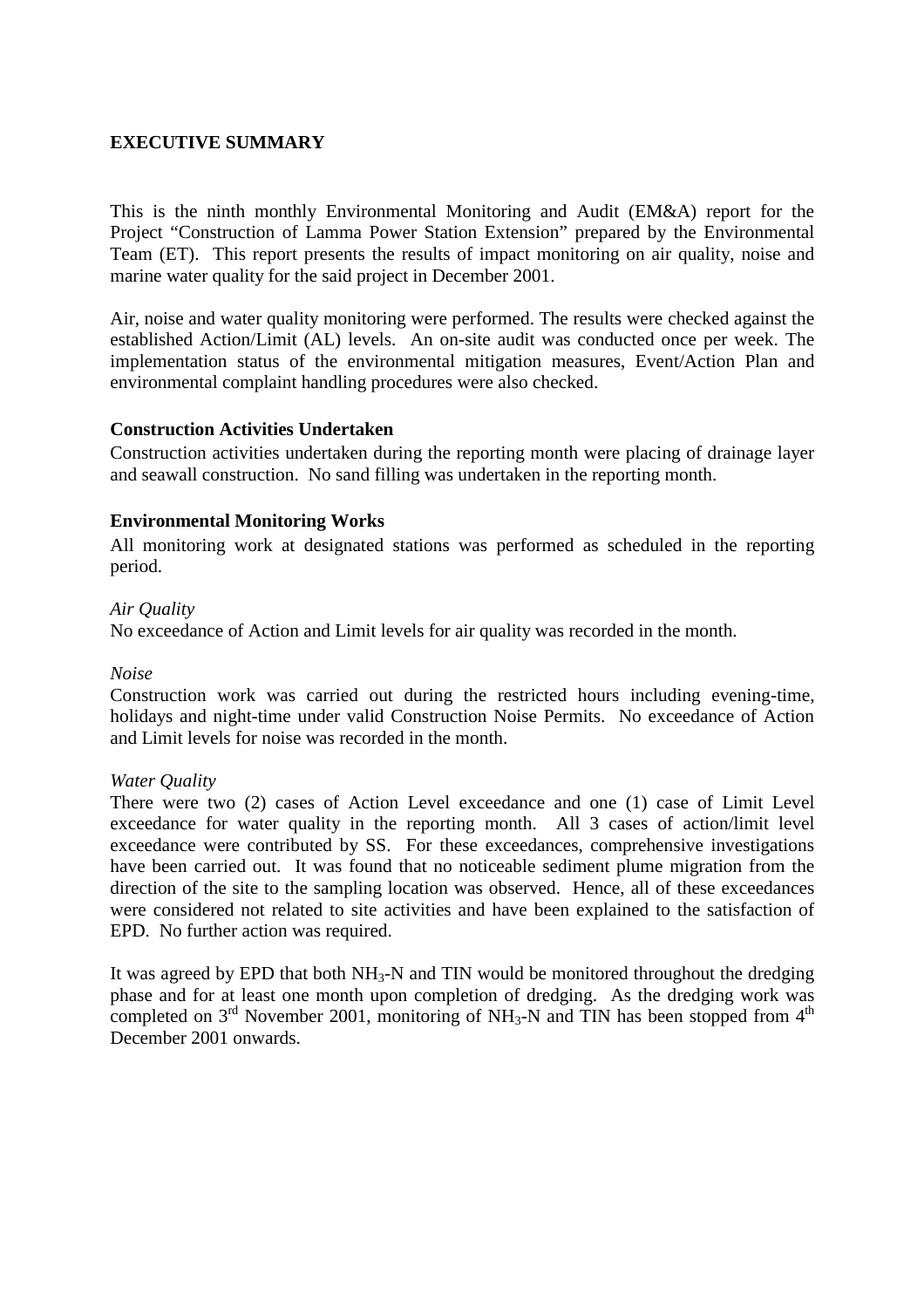#### **Site Environmental Audit**

Site audits were carried out on a weekly basis to monitor environmental issues on the construction site. The site conditions were generally satisfactory. All required mitigation measures were implemented.

| <b>Description</b>                  | Permit No.    | <b>Valid Period</b> |          | <b>Issued To</b> | Date of         |
|-------------------------------------|---------------|---------------------|----------|------------------|-----------------|
|                                     |               | From                | To       |                  | <b>Issuance</b> |
| Varied Environmental<br>Permit      | EP-071/2000/B | 13/07/01            |          | <b>HEC</b>       | 13/07/01        |
| <b>Construction Noise</b><br>Permit | GW-UW0467-01  | 23/11/01            | 18/05/02 | Contractor       | 23/11/01        |
| Dumping Permit                      | EP/MD/02-073  | 07/10/01            | 06/04/02 | Contractor       | 05/10/01        |

#### **Environmental Licensing and Permitting**

#### **Implementation Status of Environmental Mitigation Measures**

Environmental mitigation measures for the construction activities as recommended in the EM&A manual were implemented in the reporting month.

#### **Environmental Complaints**

One (1) environmental enquiry was received in December 2001 from a Lamma resident who alleged that the reclamation work had apparently polluted the seawater. A thorough investigation was conducted and no abnormality or any activity that could have blackened or deteriorated the seawater to an unacceptable level could be identified. The enquirer's allegation also could not be substantiated and she was satisfied with HEC's explanation afterwards. The complaint was considered unjustified.

## **Future Key Issues**

The future key issues to be considered in the coming month are as follows:

- to estimate the noise level induced during the surcharge placing operation and to prepare the CNP application for the works in advance.
- to continue with the preventive measures for noise mitigation and keep monitoring the performance;
- to review the monitoring results and to take action, if necessary, to ensure acceptable sea water quality;
- to provide routine inspection and necessary maintenance for the silt curtains;
- to install silt curtain at the temporary opening between the constructed seawalls, which protrude above the seawater surface, when the sand filling for the platform shall take place behind it.

#### **Concluding Remarks**

The environmental performance of the project was generally satisfactory.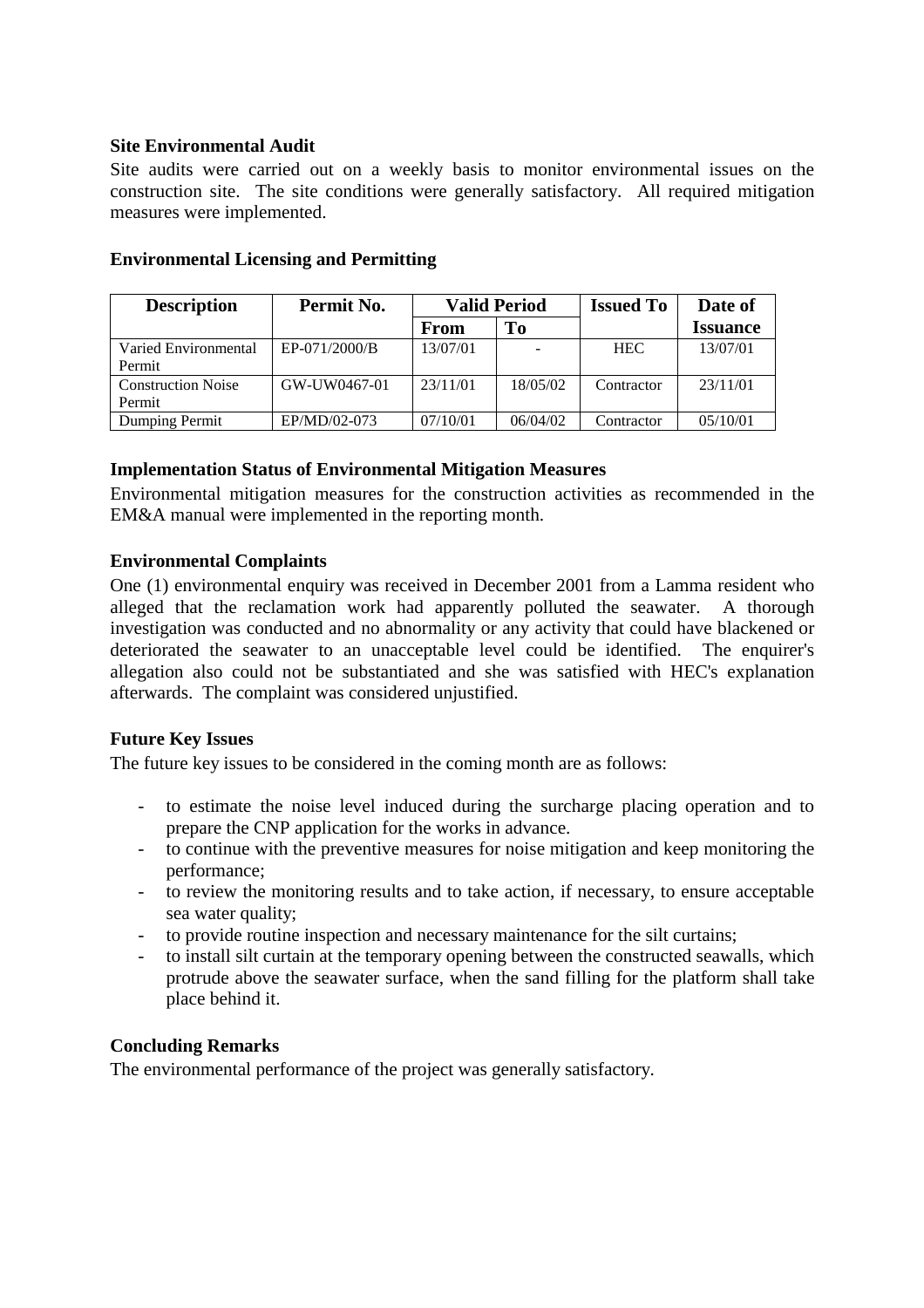# **1. INTRODUCTION**

## **1.1 Background**

The Environmental Team (hereinafter called the "ET") was formed within the Hongkong Electric Co. Ltd (HEC) to undertake Environmental Monitoring and Audit for "Construction of Lamma Power Station Extension" (hereinafter called the "Project"). Under the requirements of Section 6 of Environmental Permit EP-071/2000/B, an EM&A programme for impact environmental monitoring set out in the EM&A Manual (Construction Phase) is required to be implemented. In accordance with the EM&A Manual, environmental monitoring of air quality, noise and water quality and regular environmental audits are required for the Project.

The Project involves the construction of a gas-fired power station employing combined cycled gas turbine technology, forming an extension to the existing Lamma Power Station. The key elements of the Project including the construction activities associated with the transmission system and submarine gas pipeline are outlined as follows.

- dredging and reclamation to form approximately 22 hectares of usable area;
- construction of six 300MW class gas-fired combined cycle units;
- construction of a gas receiving station;
- construction of a new transmission system linking the Lamma Extension to load centres on Hong Kong Island;
- laying of a gas pipeline for the supply of natural gas to the new power station

This report summarizes the environmental monitoring and audit work for the Project for the month of December 2001

## **1.2 Project Organisation**

An Environmental Management Committee (EMC) has been set up in HEC to oversee the Project. The management structure includes the following:

- Environmental Protection Department (The Authority);
- Environmental Manager (The Chairman of the Environmental Management Committee);
- Engineer;
- Independent Environmental Checker (IEC);
- Environmental Team (ET);
- Contractor.

The project organisation chart for the construction EM&A programme is shown in Appendix A.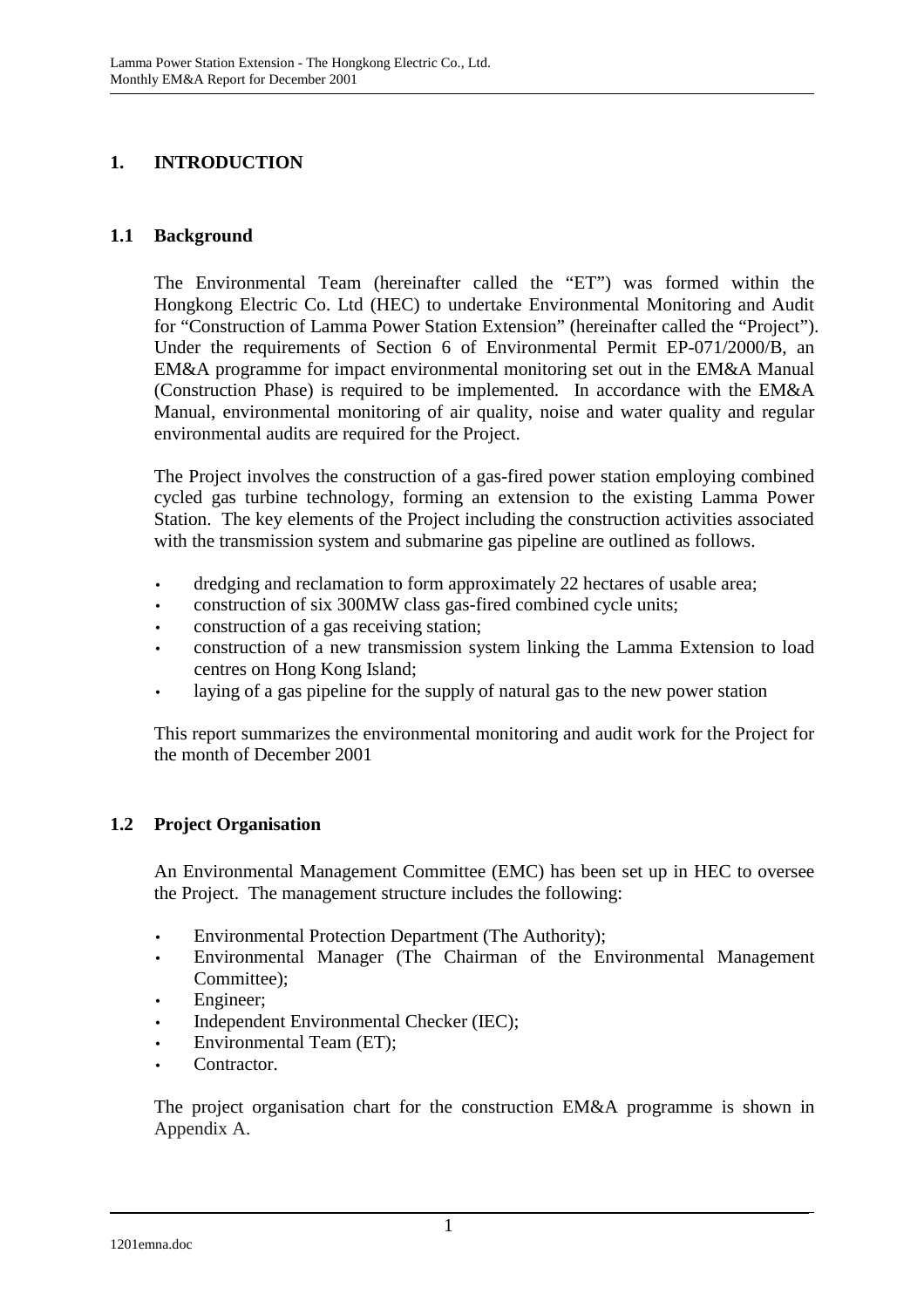# **1.3 Construction Works undertaken during the Reporting Month**

Construction activities undertaken during the reporting month were placing of drainage layer and seawall construction. No sand filling was undertaken in the month. A Layout Plan for the Project is shown in Figure 1.1.

The main construction activities carried out during the reporting month and the corresponding environmental mitigation measures are summarized in Table 1.1. The implementation of major mitigation measures in the month is provided in Appendix J.

| Table 1.1 Construction Activities and Their Corresponding Environmental Mitigation |
|------------------------------------------------------------------------------------|
| Measures                                                                           |

| <b>Item</b> | <b>Construction</b><br><b>Activities</b>                       | <b>Environmental Mitigation Measures</b>                                                                                                                                                                                                                                                                                           |
|-------------|----------------------------------------------------------------|------------------------------------------------------------------------------------------------------------------------------------------------------------------------------------------------------------------------------------------------------------------------------------------------------------------------------------|
|             | Placing of<br>Drainage<br>Layer $&$<br>Seawall<br>Construction | <b>Water Quality</b><br>Silt curtain are installed on the eastern, southern and<br>north western sides of the site;<br><b>Noise</b><br>General noise mitigation measures are employed at<br>all work sites throughout the construction phase.<br><b>Waste Management</b><br>Waste Management Plan is submitted and<br>implemented. |
|             |                                                                | <b>Marine Ecology</b><br>All construction related vessels approach the site<br>from the designated route/channel to avoid<br>disturbance to the finless porpoise.                                                                                                                                                                  |

## **1.4 Summary of EM&A Requirements**

The EM&A program requires environmental monitoring for air, noise and water quality. Regular environmental site audits for air quality, noise, water quality and waste management were carried out. The detailed EM&A monitoring work for air quality, noise and water quality are described in Sections 2, 3 and 4 respectively.

The following environmental audits are summarized in Section 5 of this report:

- Environmental monitoring results;
- Waste Management Records;
- Weekly site audit results;
- The status of environmental licensing and permits for the Project;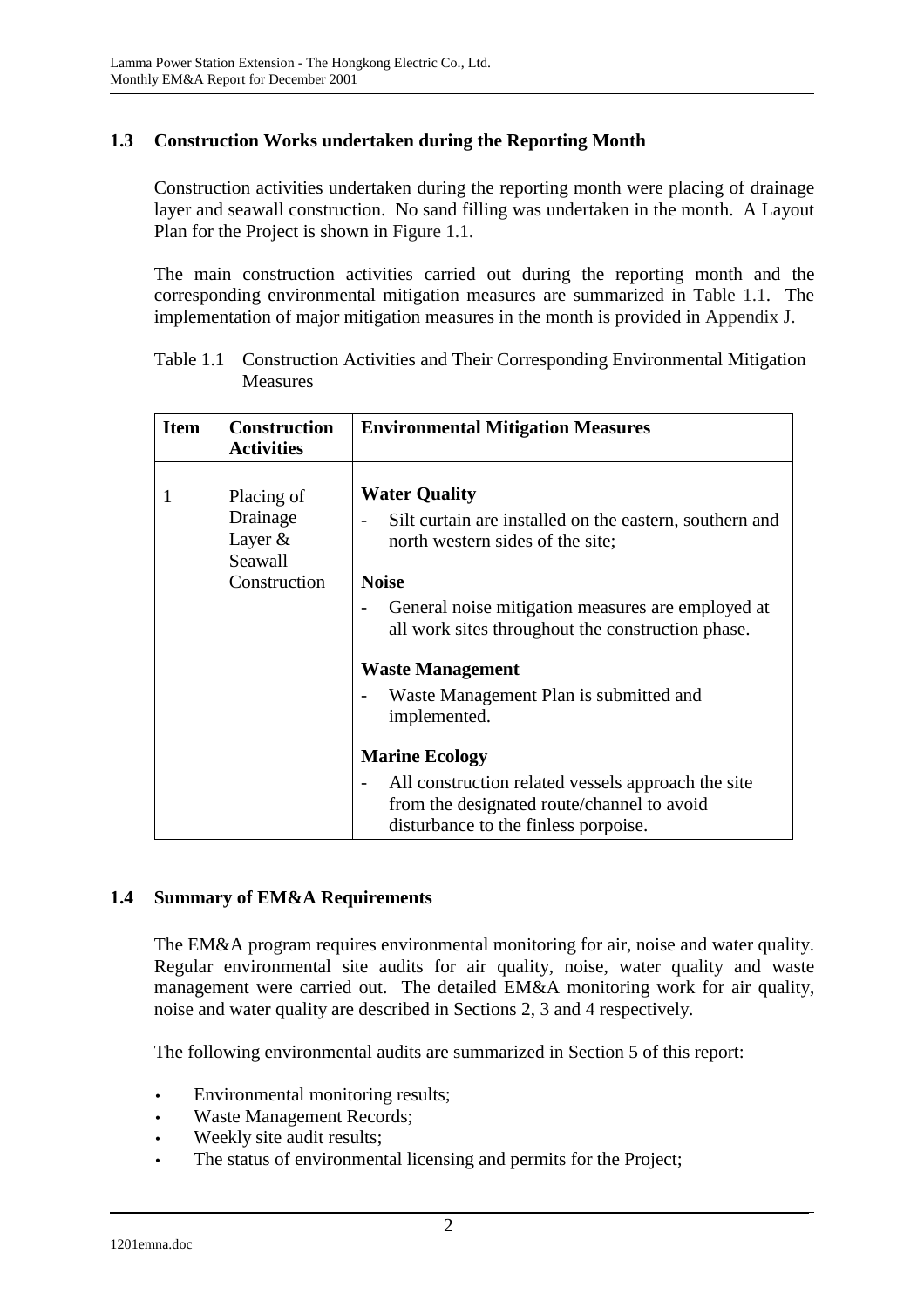• The implementation status of environmental protection and pollution control/ mitigation measures.

Future key issues will be reported in Section 6 of this report.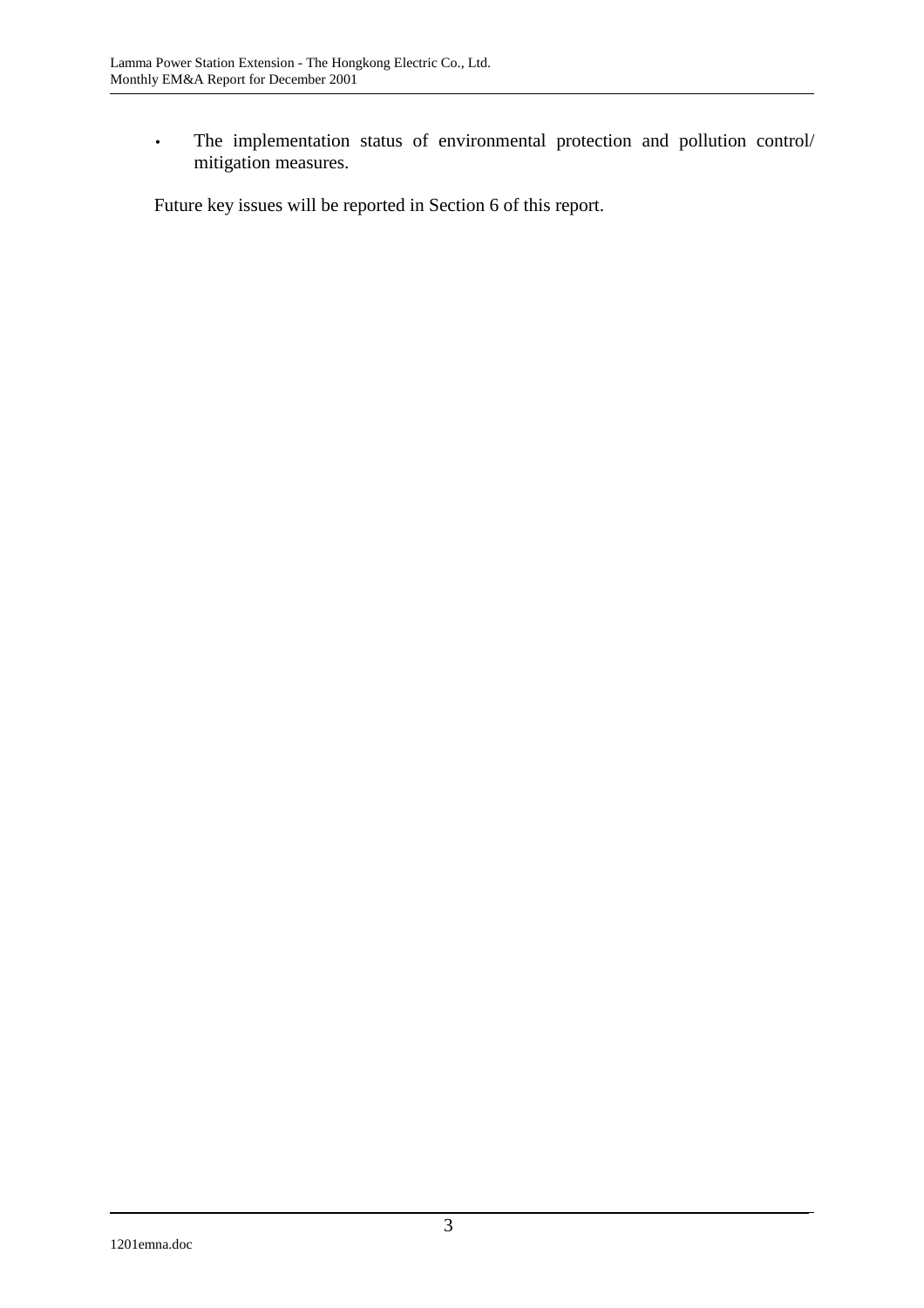

Figure 1.1 Layout of Work Site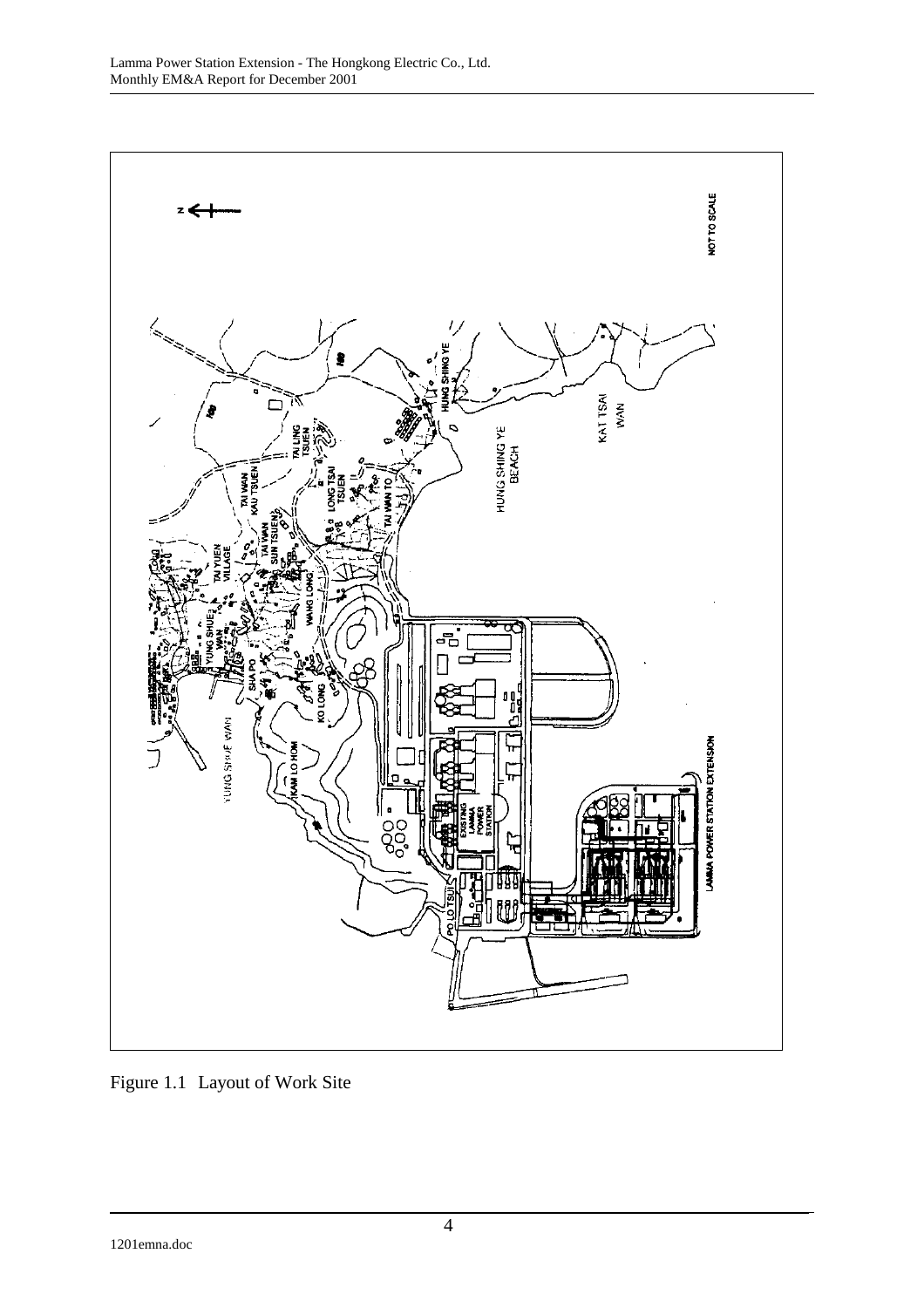# **2. AIR QUALITY**

## **2.1 Monitoring Requirements**

1-hour and 24-hour TSP monitoring at agreed frequencies were conducted to monitor air quality. The impact monitoring data were checked against the Action/Limit Levels as determined in the Baseline Monitoring Report (Construction Phase). Appendix B shows the established Action/Limit Levels for Air Quality.

## **2.2 Monitoring Locations**

Three dust monitoring locations were selected for 1-hour TSP sampling (AM1, AM2 & AM3) while four monitoring locations were selected for 24-hour TSP sampling (AM1, AM2, AM3 and AM4). Table 2.1 tabulates the monitoring stations. The locations of the monitoring stations are shown in Figure 2.1.

| <b>Location I.D.</b> | <b>Description</b> |
|----------------------|--------------------|
| AM1                  | Reservoir          |
| AM2                  | <b>East Gate</b>   |
| AM3                  | Ash Lagoon         |
| AM4                  | Tai Yuen Village   |

Table 2.1 Air Quality Monitoring Locations

# **2.3 Monitoring Equipment**

Continuous 24-hour TSP air quality monitoring was performed using the GS2310 High Volume Air Samplers (HVAS), Partisol Model 2000 Sampler and the MINIVOL Portable Sampler at AM1&2, AM3 and AM4 respectively. TEOM Model 1400a continuous dust monitors were used to carry out 1-hour TSP monitoring at AM1, AM2 and AM3. Table 2.2 summarises the equipment used in dust monitoring.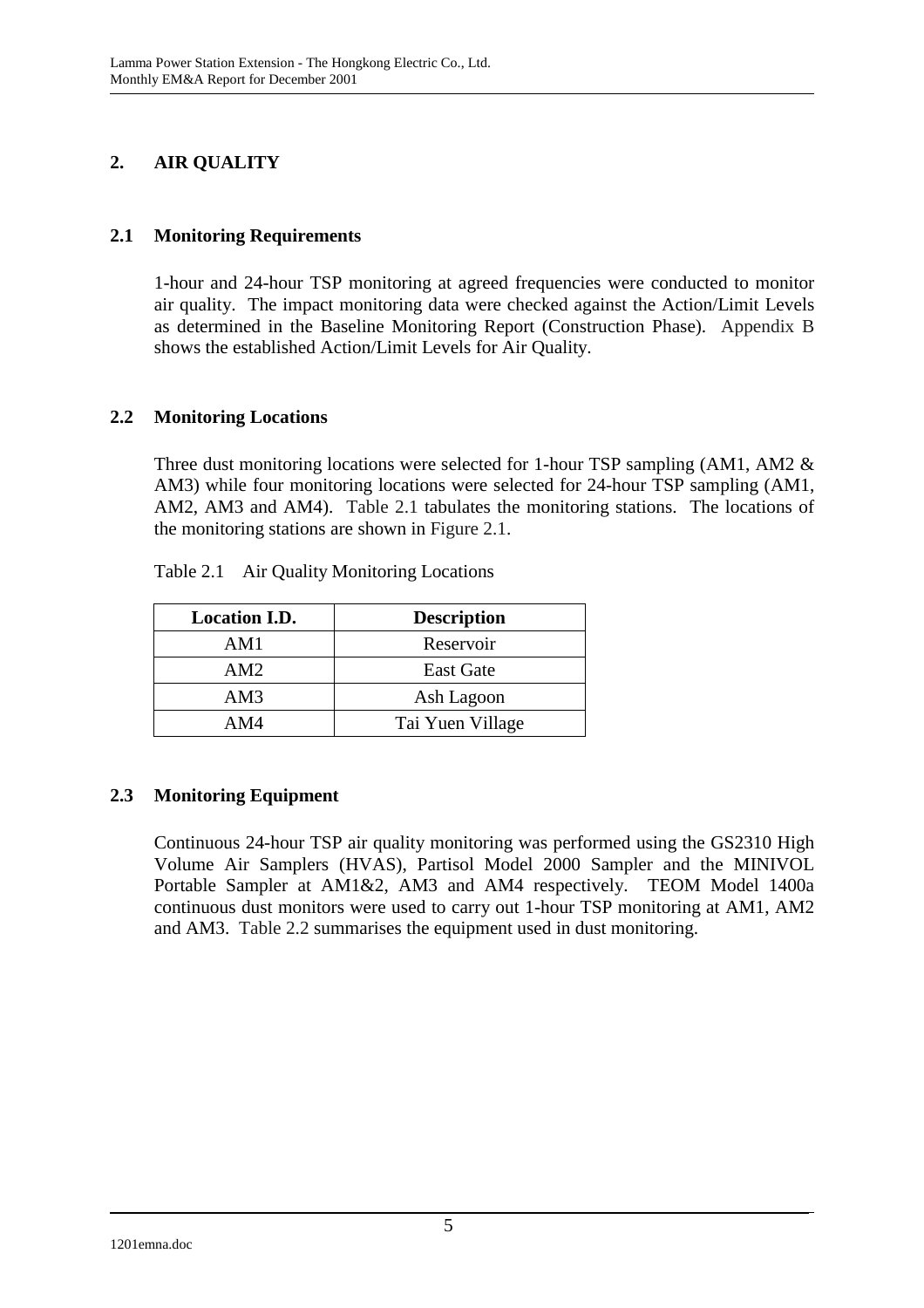| Equipment                        | <b>Model and Make</b>     |
|----------------------------------|---------------------------|
| 24-hour sampling:                |                           |
| <b>HVAS</b> Sampler              | Model GS2310              |
|                                  | Anderson Instruments Inc. |
| Partisol Air Sampler             | Partisol Model 2000       |
|                                  | Rupprecht & Patashnick    |
| <b>MINIVOL Portable Sampler</b>  | <b>AIRMETRICS</b>         |
| <i>l</i> -hour sampling:         |                           |
| <b>Continuous TSP Dust Meter</b> | TEOM Model 1400a          |
|                                  | Rupprecht & Patashnick    |

Table 2.2 Air Quality Monitoring Equipment

# **2.4 Monitoring Parameters, Frequency and Duration**

Table 2.3 summarises the monitoring parameters, duration and frequency of air quality monitoring. The monitoring schedule for the reporting month is shown in Appendix C.

| <b>Monitoring</b><br><b>Stations</b> | <b>Parameter</b> | <b>Duration</b> | <b>Frequency</b>              |
|--------------------------------------|------------------|-----------------|-------------------------------|
| AM1                                  | 1-hour TSP       |                 | 3 hourly samples every 6 days |
|                                      | 24-hour TSP      | 24              | Once every 6 days             |
| AM2                                  | 1-hour TSP       |                 | 3 hourly samples every 6 days |
|                                      | 24-hour TSP      | 24              | Once every 6 days             |
| AM3                                  | 1-hour TSP       |                 | 3 hourly samples every 6 days |
|                                      | 24-hour TSP      | 24              | Once every 6 days             |
| AM4                                  | 24-hour TSP      | 24              | Once every 6 days             |

Table 2.3 Air Quality Monitoring Parameter, Duration and Frequency

# **2.5 Monitoring Procedures and Calibration Details**

24- hour TSP Monitor:

## *Preparation of Filter Papers*

- Visual inspection of filter papers was carried out to ensure that there were no pinholes, tears and creases;
- The filter papers were then labelled before sampling.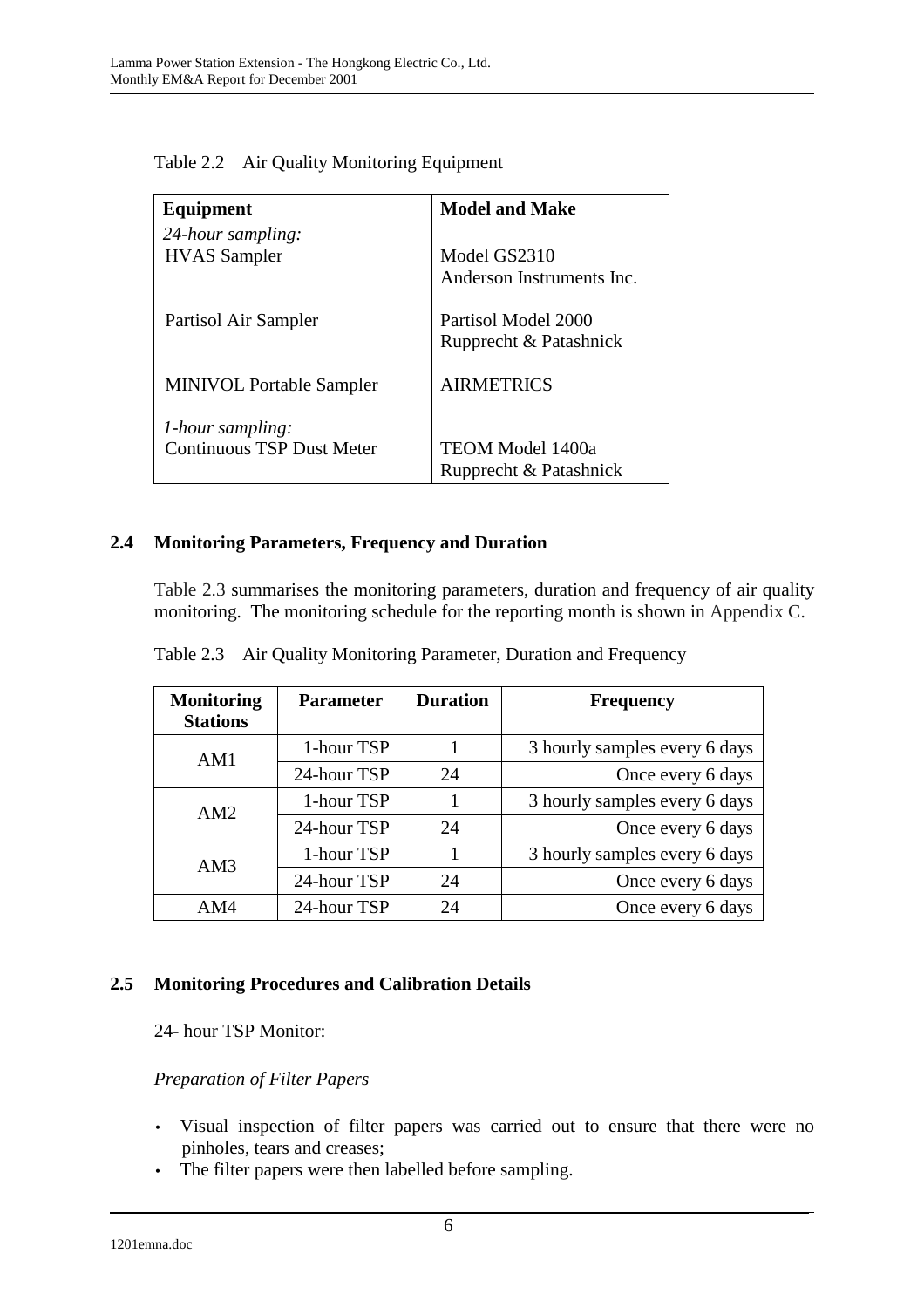• The filter papers were equilibrated at room temperature and relative humidity  $<$  50% for at least 24 hours before weighing.

# *Field Monitoring*

- During collection of the sampled filter paper, the information on the elapse timer was logged. Site observations around the monitoring stations, which might have affected the monitoring results, were also recorded. Major pollution sources, if any, would be identified and reported. The flow record chart for the previous sampling was checked to see if there was any abnormality.
- The post-sampling filter papers were removed carefully from the filter holder and folded to avoid loss of fibres or dust particles from the filter papers;
- The filter holder and its surrounding were cleaned;
- A pre-weighed blank filter paper for the next sampling was put in place and aligned carefully. The filter holder was then tightened firmly to avoid leakage;
- A new flow record chart was loaded into the flow recorder;
- The programmable timer was set for the next 24 hrs sampling period,  $\pm$  1/2 hr;
- The post-sampling filter papers were equilibrated at room temperature and relative humidity < 50% for at least 24 hours before weighing.

## 1- hour TSP Monitor:

- The following parameters of the TEOM model dust meters are regularly checked to ensure proper functionality:
	- o Mass concentration;
	- o Total mass;
	- o Frequency of the tapered element;
	- o Electrical noise;
	- o Main flow;
	- o Auxiliary flow.

## *Maintenance & Calibration*

- The monitoring equipment and their accessories are maintained in good working conditions.
- Monitoring equipment is calibrated at monthly intervals. Calibration details are shown in Appendix G.

## **2.6 Results and Observations**

Dust monitoring was conducted as scheduled in the reporting month. All monitoring data and graphical presentation of the monitoring results are provided in Appendix D. Key findings and observations are provided below:

*1-hour TSP*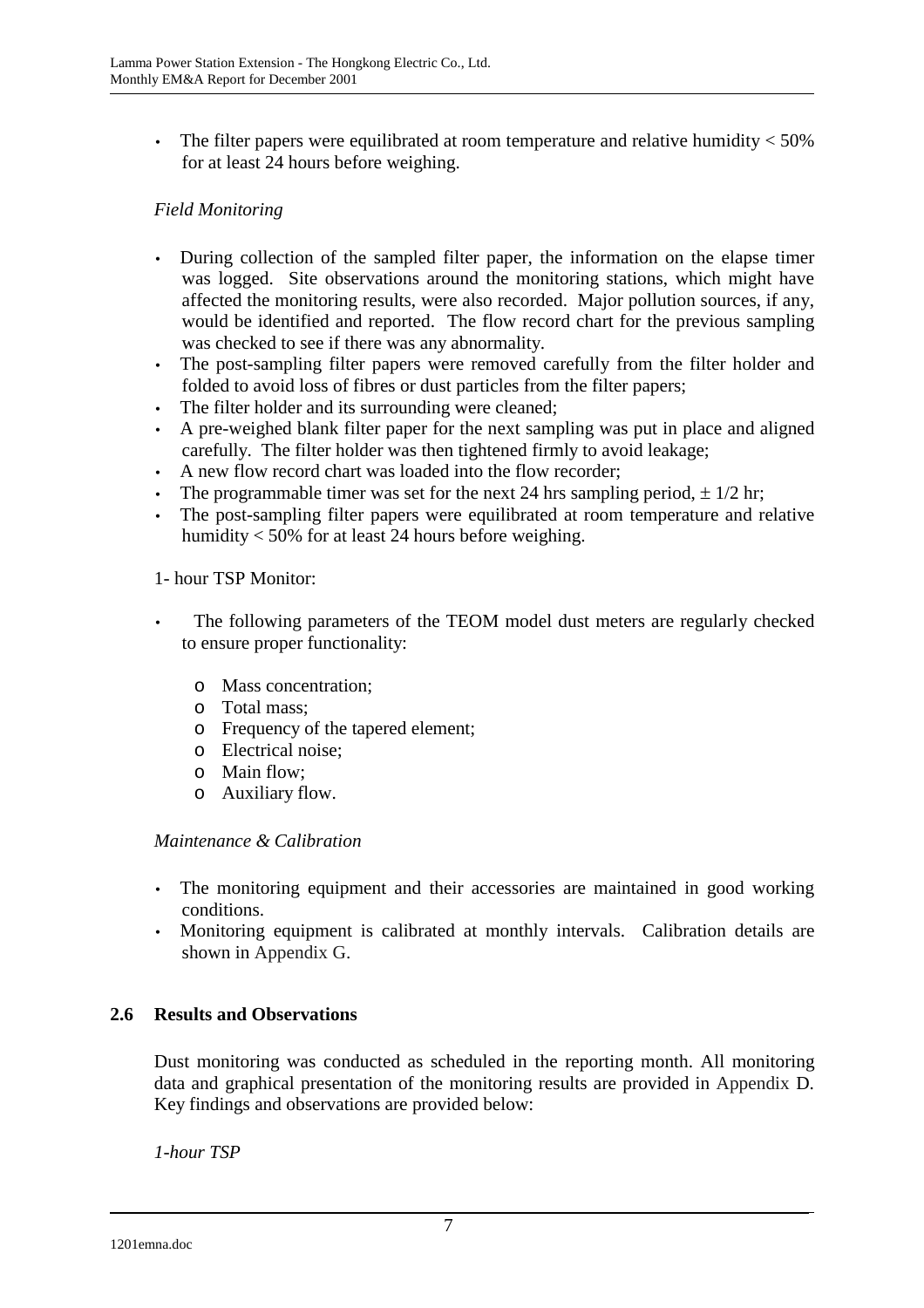No exceedance of 1-hour TSP Action/Limit Level was recorded in the month.

*24-hour TSP* 

No exceedance of 24-hour TSP Action/Limit Level was recorded in the month.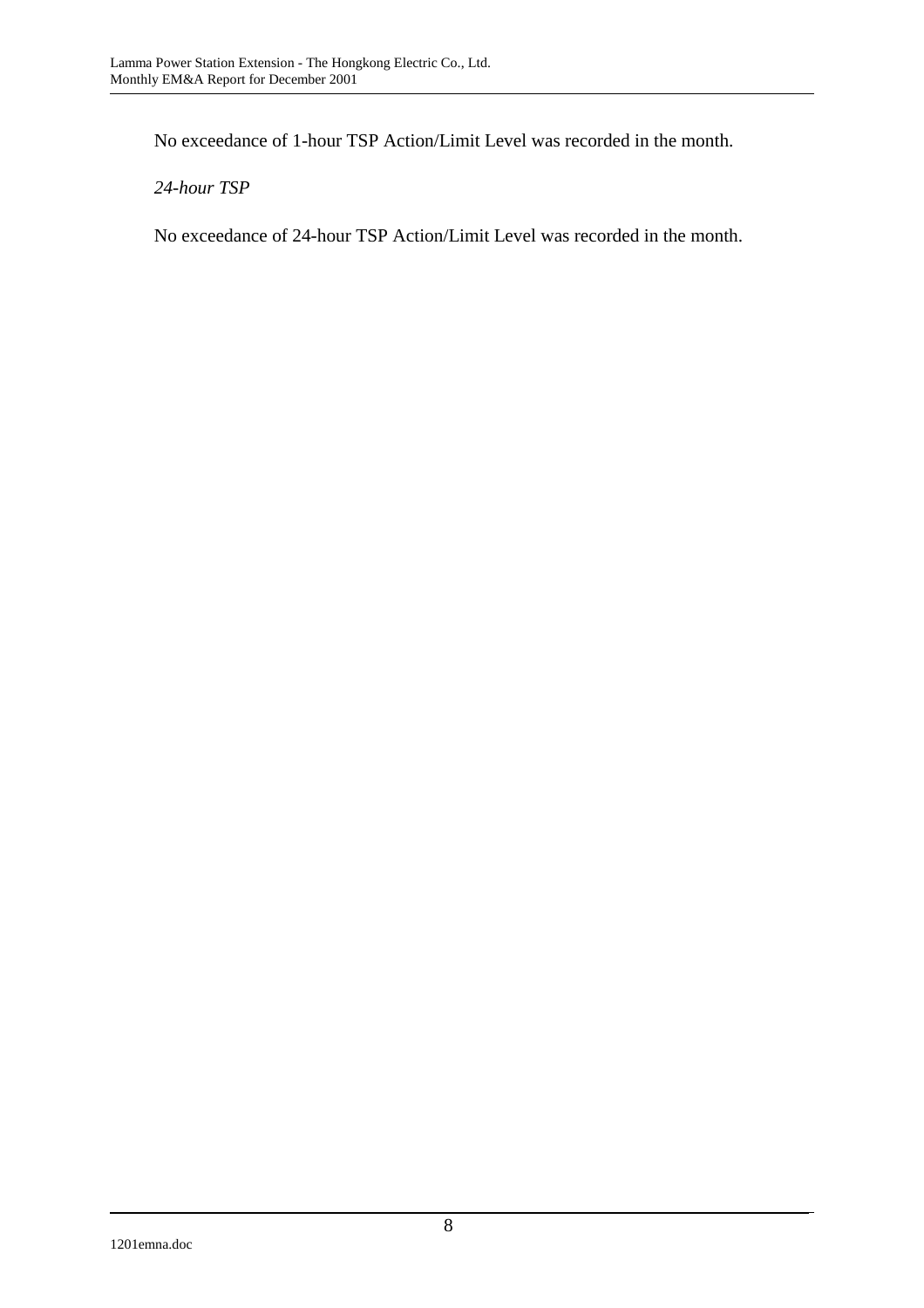

Figure 2.1 Location of Air Quality Monitoring Stations

1201emna.doc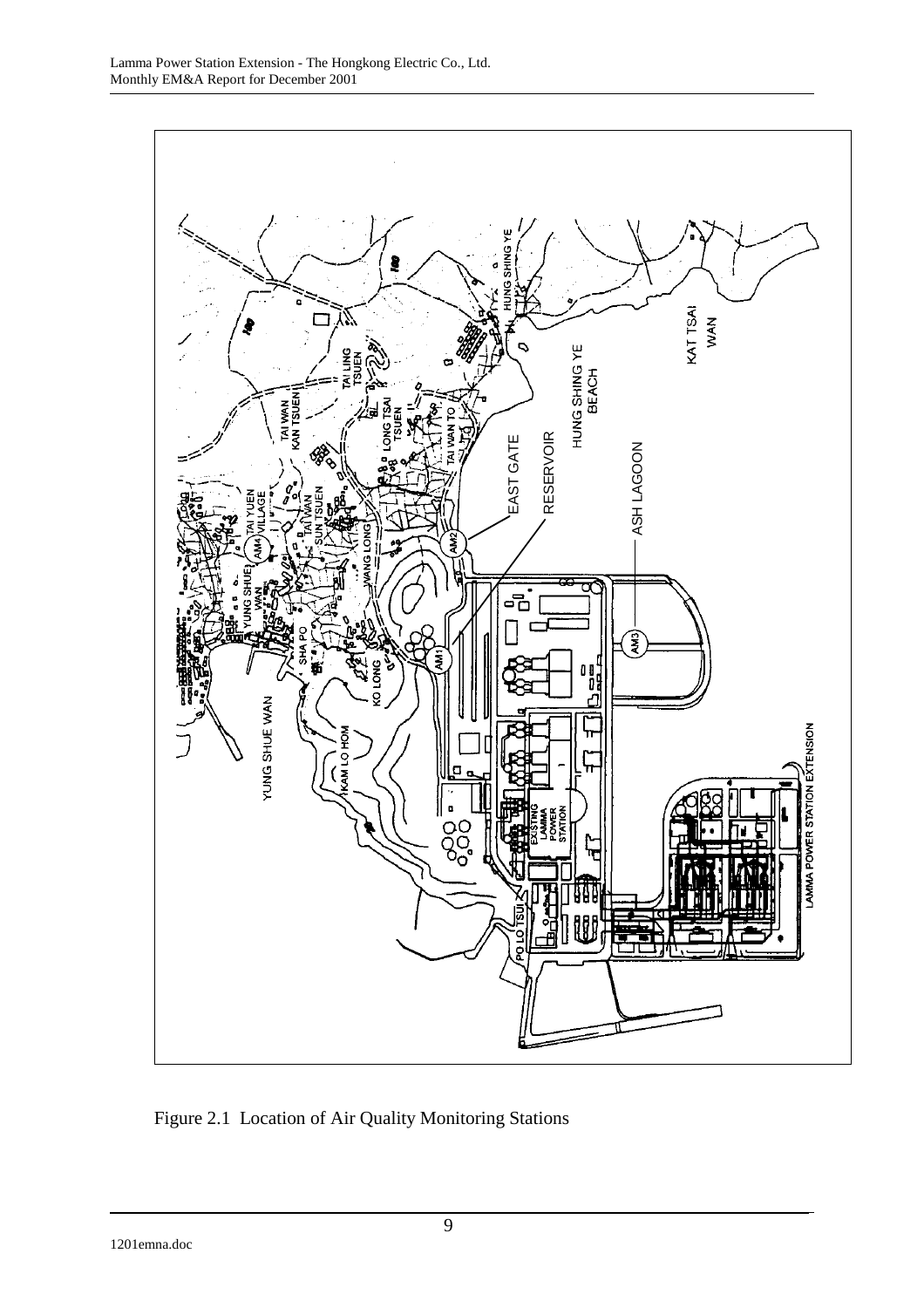# **3. NOISE**

# **3.1 Monitoring Requirements**

Continuous noise alarm monitoring at Ash Lagoon/Ching Lam were carried out to calculate the noise contributed by the construction activities at the two critical NSR's, viz. Long Tsai Tsuen/Hung Shing Ye and the school within the village of Tai Wan San Tsuen. The impact monitoring data for construction noise other than percussive piling were checked against the limit levels specified in the EM&A Manual. With the availability of the construction noise permits, impact monitoring for the construction work during the restricted hours was also carried out. Section 5 presents the details of the construction noise permits.

As there were no activities for the construction of the transmission system, no manual noise measurement at the Pak Kok Tsui residences was carried out in the reporting month. Appendix B shows the established Action/Limit Levels for noise.

## **3.2 Monitoring Locations**

In accordance with the EM&A manual, the identified noise monitoring locations are listed in Table 3.1 and shown in Figure 3.1.

| <b>Purpose of noise monitoring</b> | <b>Monitoring Location</b> |
|------------------------------------|----------------------------|
| Lamma Extension                    | Ash Lagoon                 |
| Lamma Extension                    | Ching Lam                  |

## **3.3 Monitoring Equipment**

The sound level meters used for noise monitoring complied with International Electrotechnical Commission Publications 651:1979 (Type 1) and 804:1985 (Type 1). The noise monitoring equipment used is shown in Table 3.2.

| Equipment                      | <b>Model</b> |
|--------------------------------|--------------|
| Sound level meter              | Rion NA-27   |
| Calibrator (IEC 60942 Class 1) | Rion NC-74   |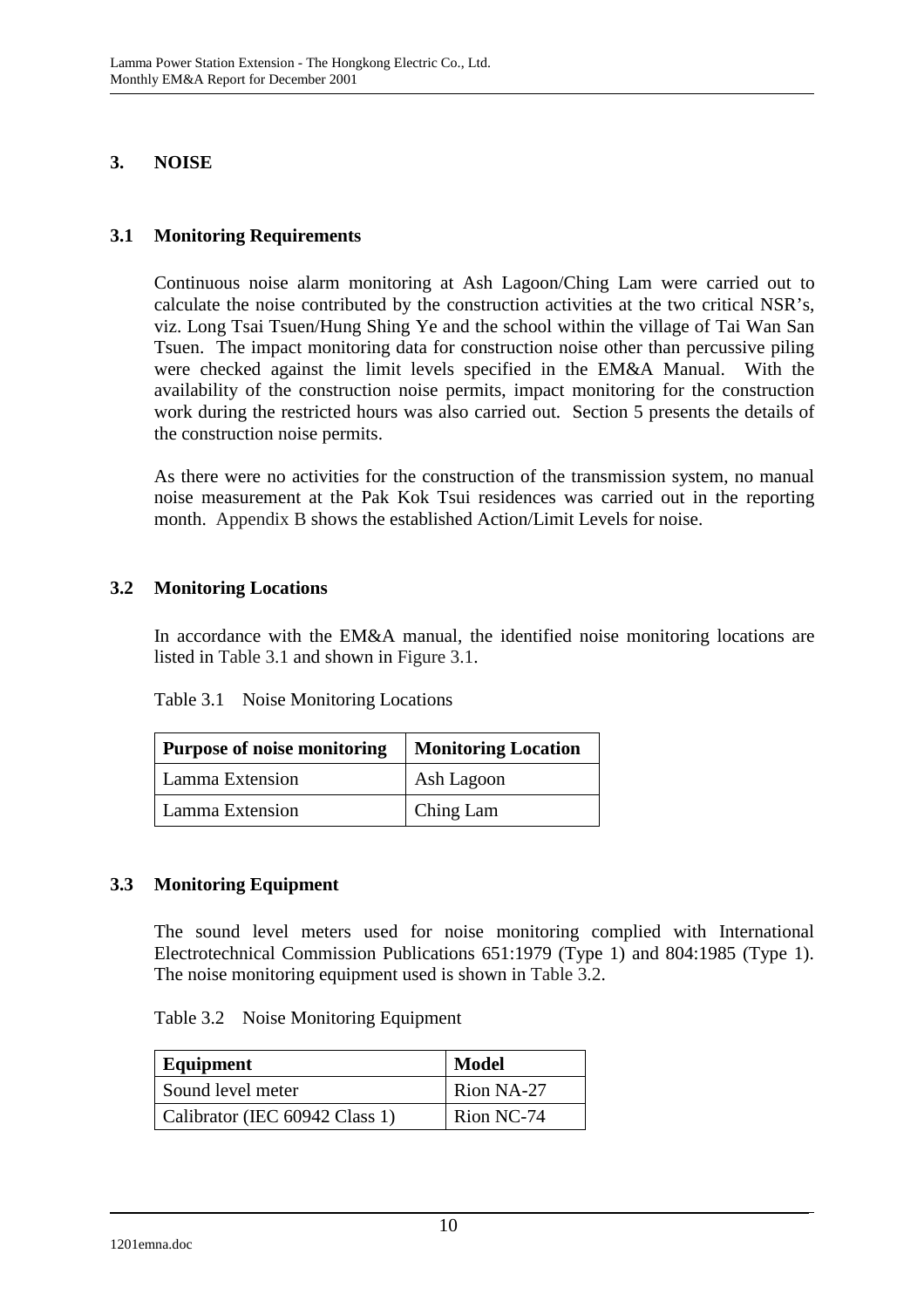# **3.4 Monitoring Parameters, Frequency and Duration**

Continuous noise alarm monitoring of A-weighted Leq levels was carried out at Ash Lagoon and Ching Lam. The measurement duration and parameter of noise monitoring were presented in Table 3.3 as follows:

| Location   | <b>Time Period</b>                                                                                   | <b>Frequency</b>                         | <b>Parameter</b>   |
|------------|------------------------------------------------------------------------------------------------------|------------------------------------------|--------------------|
|            | Daytime:<br>0700-1900 hrs on normal<br>weekdays                                                      | Daytime:<br>30 minutes                   | 30-min $L_{Aeq}$   |
| Ash Lagoon |                                                                                                      |                                          |                    |
| Ching Lam  | Evening-time $&$ holidays:<br>$0700-2300$ hrs on holidays;<br>and 1900-2300 hrs on all<br>other days | Evening-time<br>& holidays:<br>5 minutes | 5-min $L_{Aeq}$    |
|            | Night-time:<br>2300-0700 hrs of next day                                                             | Night-time:<br>5 minutes                 | $5$ -min $L_{Aea}$ |

Table 3.3 Noise Monitoring Duration and Parameter

# **3.5 Monitoring Procedures and Calibration Details**

## *Monitoring Procedures*

The measured noise levels (MNL's) were collected at the noise alarm monitoring stations at Ash Lagoon and Ching Lam. The notional background noise levels (viz. baseline noise data at Ash Lagoon and Ching Lam) were applied to correct the corresponding MNL's in  $30$ -min/5-min L<sub>Aeq</sub>.

A wind speed sensor was installed at Station Building Rooftop. The wind speed signal was used to determine whether the data from Ash Lagoon and Ching Lam noise alarm monitoring stations were affected. The instantaneous data was discarded in case the instantaneous wind speed exceeded 10 m/s. The 30-min/5-min  $L_{Aeq}$  was considered valid only if the amount of valid data was equal to or above 70%.

When calibrating the noise measuring equipment, all observations around the monitoring stations, which might have affected the monitoring results, were recorded.

## *Equipment Calibration*

The sound level meters and calibrators were verified by the manufacturer. Monthly calibration of the noise measuring equipment was carried out. Calibration details are shown in Appendix G.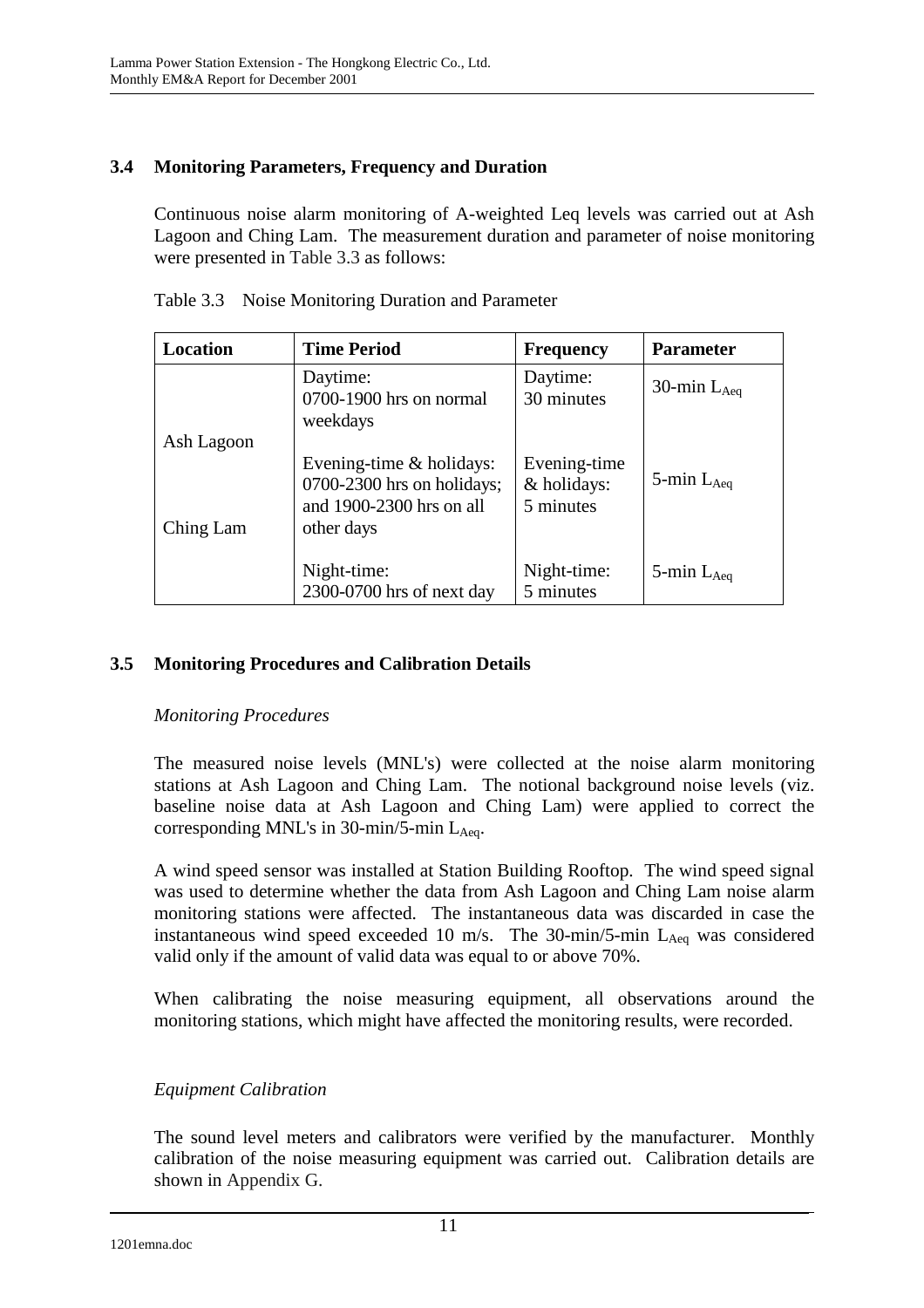## **3.6 Results and Observations**

Continuous noise monitoring was conducted at the two monitoring stations at Ash Lagoon and Ching Lam. All monitoring results and their graphical presentations are provided in Appendix E.

No exceedance of noise Action/Limit Level was recorded in the month.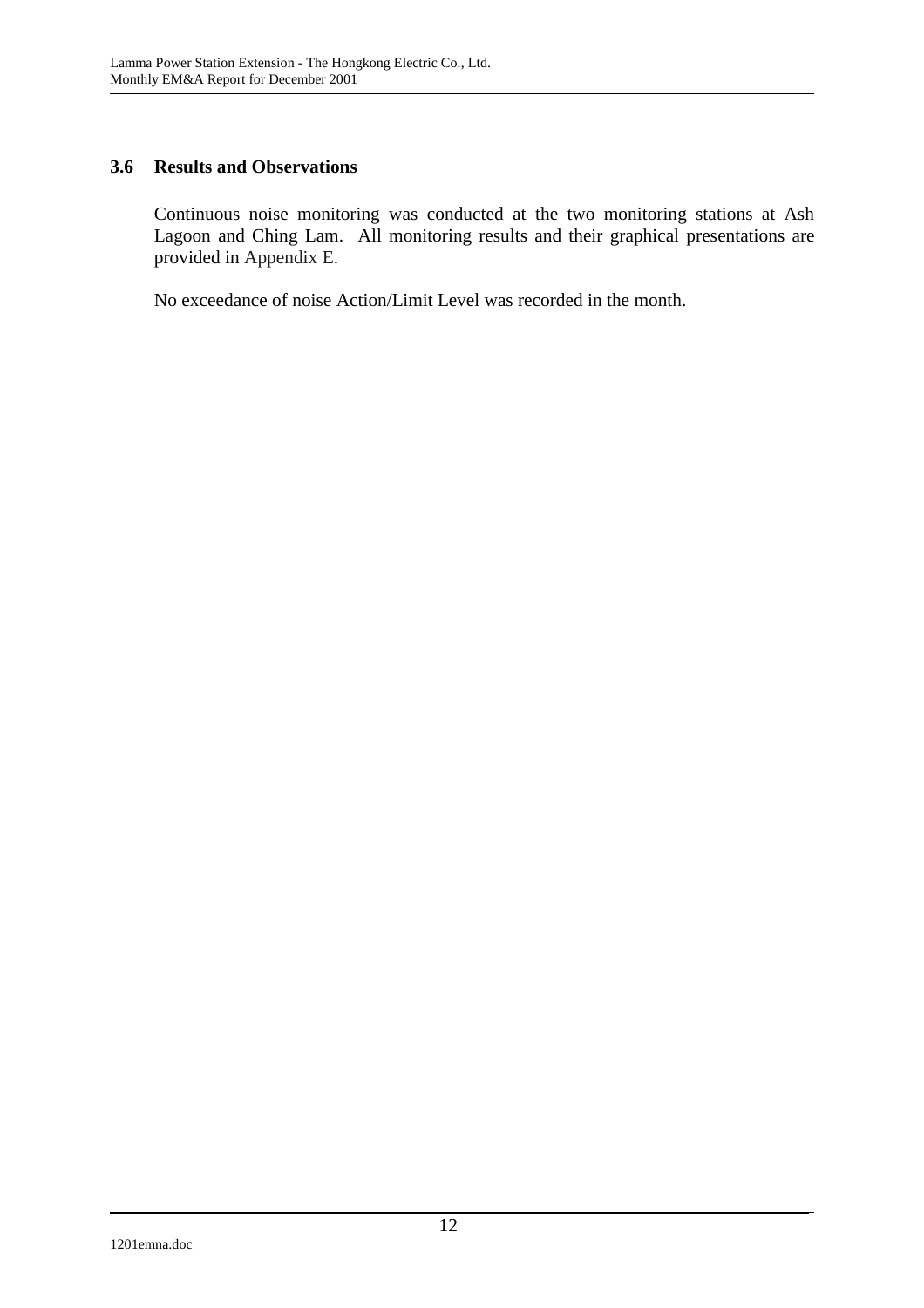

Figure 3.1 Location of Noise Monitoring Stations

1201emna.doc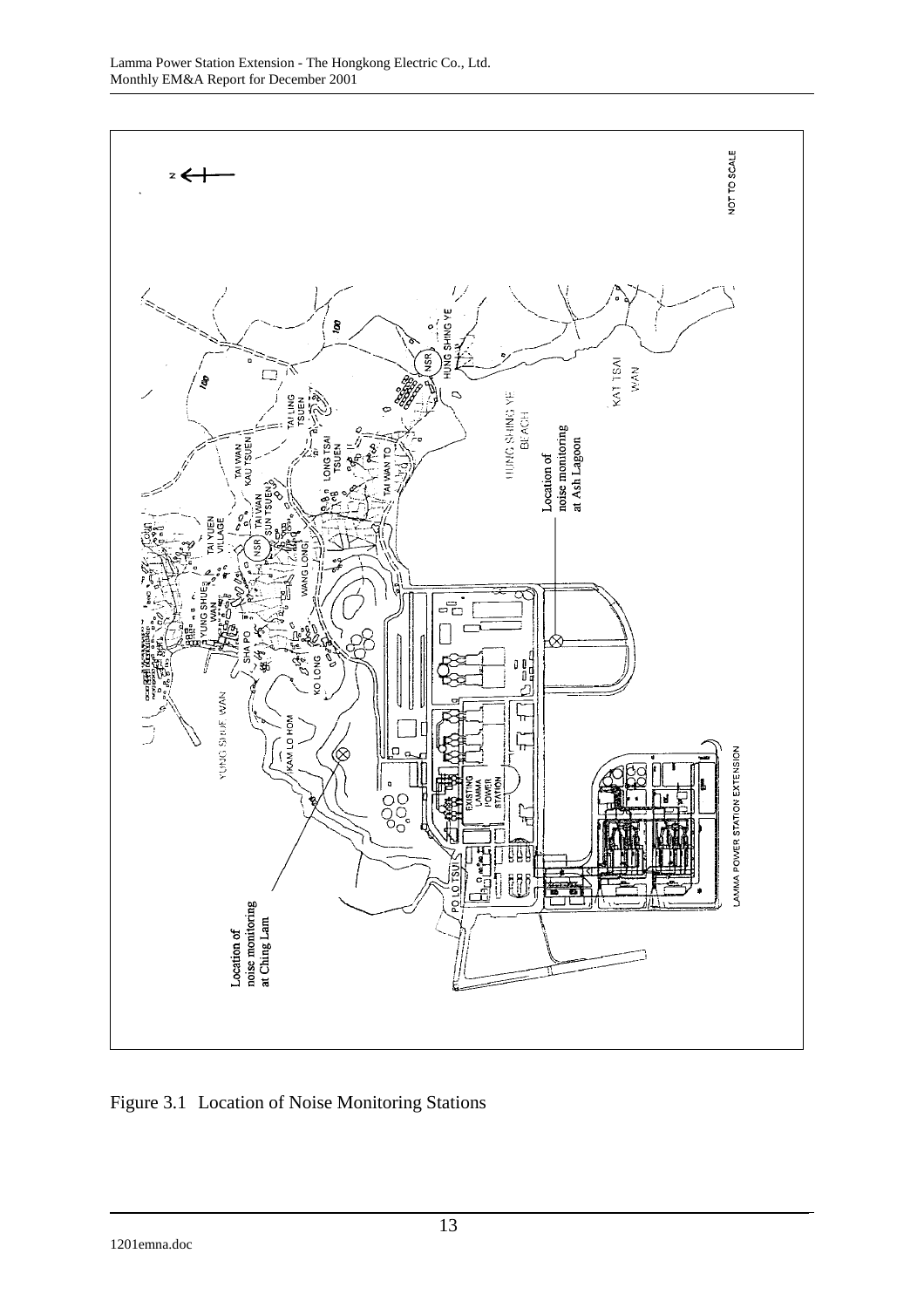# **4. WATER QUALITY MONITORING**

# **4.1 Monitoring Requirements**

Marine water quality monitoring at the monitoring locations adjacent to the construction site was carried out by a monitoring consultant, HKPC. The purpose was to ensure that deterioration of water quality, if any, would be detected and that timely action could be taken to rectify the situation. The impact monitoring data were checked against the AL levels set out in the Baseline Monitoring Report (Construction Phase). As there were no activities for the laying of the gas pipeline in the reporting month, no water quality impact monitoring at the relevant stations was carried out.

# **4.2 Monitoring Locations**

A total of 12 water quality monitoring locations were selected. 7 Sensitive Receiver (SR) stations were chosen on the basis of their proximity to the construction site, 5 Marine Control stations (C) as recommended in the EIA were selected to facilitate comparison of the water quality of the SR stations with ambient water quality conditions. Table 4.1 describes the locations of these monitoring stations. Their locations are shown in Figure 4.1.

| <b>Type</b>     | <b>Monitoring</b><br><b>Location</b> | <b>HK Metric</b><br>Grid E | <b>HK Metric</b><br>Grid N |
|-----------------|--------------------------------------|----------------------------|----------------------------|
| Sensitive       | SR <sub>1</sub>                      | 830 224                    | 811528                     |
| Receiver        | SR <sub>2</sub>                      | 829 004                    | 810 903                    |
| <b>Stations</b> | SR <sub>3</sub>                      | 829 194<br>$(829166)^T$    | 808 600<br>$(808592)^{1}$  |
|                 | SR4                                  | 830 119                    | 808 650                    |
|                 | SR5                                  | 830 386                    | 807 189                    |
|                 | SR <sub>6</sub>                      | 829 977                    | 805 758                    |
|                 | SR7                                  | 829 566                    | 804 545                    |
| Marine          | C <sub>1</sub>                       | 830 542                    | 813 492                    |
| Control         | C <sub>2</sub>                       | 828 608                    | 813 492                    |
| Stations        | C <sub>3</sub>                       | 826 776                    | 809 978                    |
|                 | C4                                   | 826 776                    | 806 464                    |
|                 | C <sub>5</sub>                       | 830 440                    | 802 186                    |

Table 4.1 Water Quality Monitoring Locations

*1. Due to the construction programme, the monitoring location SR3 was slightly shifted since the monitoring on 16th April 2001. EPD has verbally been informed of the shift of the monitoring location.*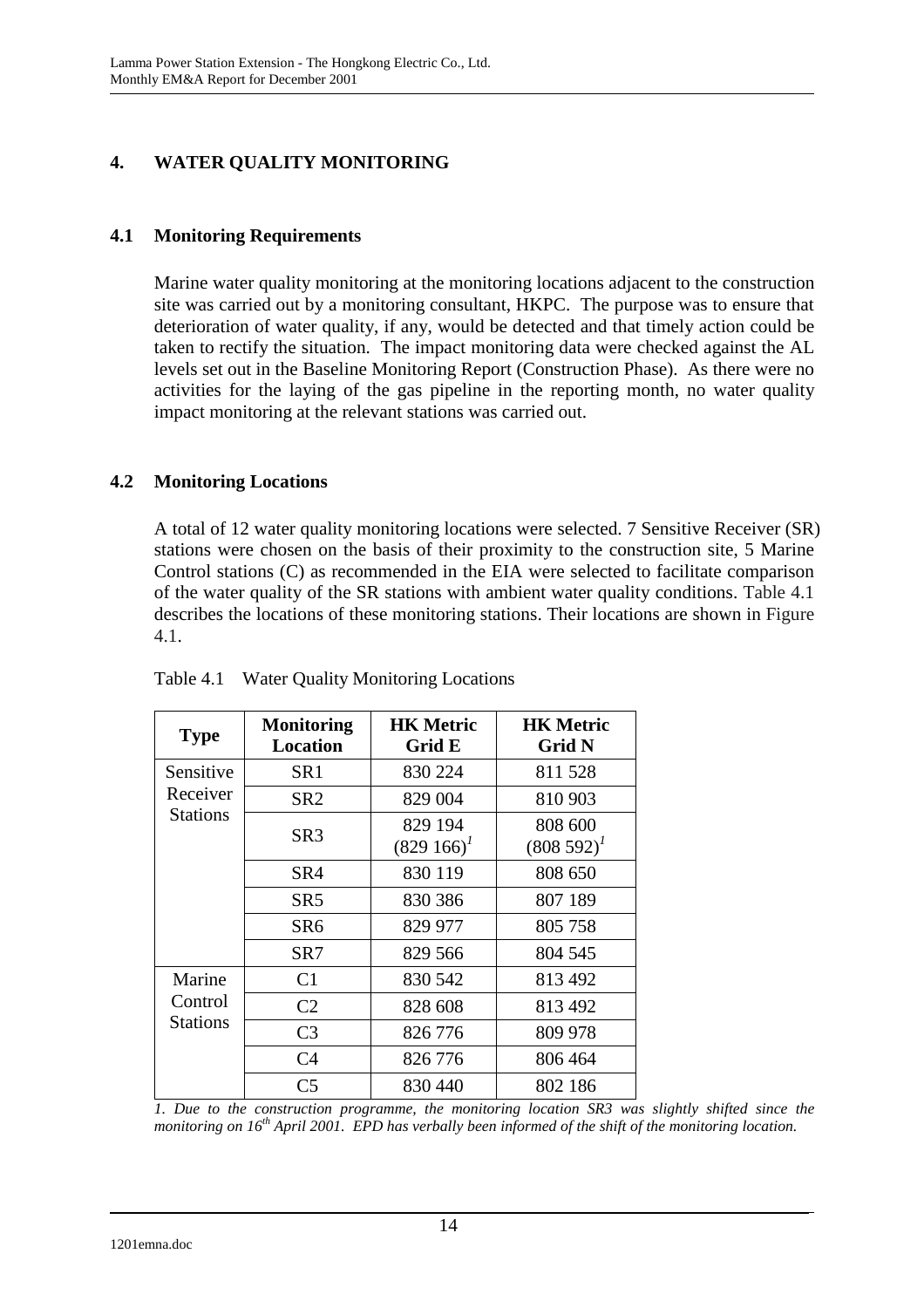# **4.3 Monitoring Equipment**

Table 4.2 summarizes the equipment used in the water-quality monitoring programme.

| Equipment                                | <b>Detection Limit</b>                                                                                                                                                                                                                                                                           |
|------------------------------------------|--------------------------------------------------------------------------------------------------------------------------------------------------------------------------------------------------------------------------------------------------------------------------------------------------|
| YSI 6820 Water<br><b>Quality Monitor</b> | Temperature: -5 to 50 <sup>0</sup> C; +/- 0.15 <sup>0</sup> C<br>Salinity: 0 to 70 ppt; $\pm$ /- 0.2 ppt<br>Dissolved Oxygen: 0 to $200\%$ ; +/- 0.5%<br>0 to 20 mg/L; $+/- 0.2$ mg/L<br>Turbidity: 0 to 100 and 100 to 1000 NTU;<br>$+/-$ 5% of the range<br>pH: 0 to 14 units; $+/- 0.2$ units |
| Trimble NT200 GPS                        | Accuracy better than 3m                                                                                                                                                                                                                                                                          |
| Leica GS5                                | Accuracy better than 3m                                                                                                                                                                                                                                                                          |

Table 4.2 Water Quality Monitoring Equipment

# **4.4 Monitoring Parameters, Frequency and Duration**

Table 4.3 summarizes the monitoring parameters, frequencies and total duration of water quality monitoring. The monitoring schedule for reporting month is shown in Appendix C.

|  |  |  | Table 4.3 Water Quality Monitoring Parameters and Frequency |  |
|--|--|--|-------------------------------------------------------------|--|
|--|--|--|-------------------------------------------------------------|--|

| <b>Monitoring</b><br><b>Stations</b>                           | <b>Parameters</b>                                        | <b>Frequency</b>        | No. of<br><b>Depths</b>    | No. of<br><b>Samples</b>              |
|----------------------------------------------------------------|----------------------------------------------------------|-------------------------|----------------------------|---------------------------------------|
| <b>Sensitive Receiver</b><br><b>Stations</b><br>SR1, SR2, SR4, | Depth, m<br>Temperature, <sup>o</sup> C<br>Salinity, ppt | Three times<br>per week | 3<br>Surface,<br>Mid-Depth | $\overline{2}$<br>Mid-ebb<br>and Mid- |
| SR5, SR6 & SR7                                                 | DO, mg/L<br>DO Saturation,                               |                         | and Bottom                 | flood                                 |
| <b>Marine Control</b><br><b>Stations</b><br>$C1, C2, C3, C4$ & | $\%$<br>Turbidity, NTU<br>SS, mg/L                       |                         |                            |                                       |
| C <sub>5</sub>                                                 | pH<br>Total inorganic                                    |                         |                            |                                       |
|                                                                | nitrogen, mg/L<br>Un-ionised<br>ammonia, mg/L            |                         |                            |                                       |

For laboratory analysis of marine water samples collected at SR3, only SS parameter was measured.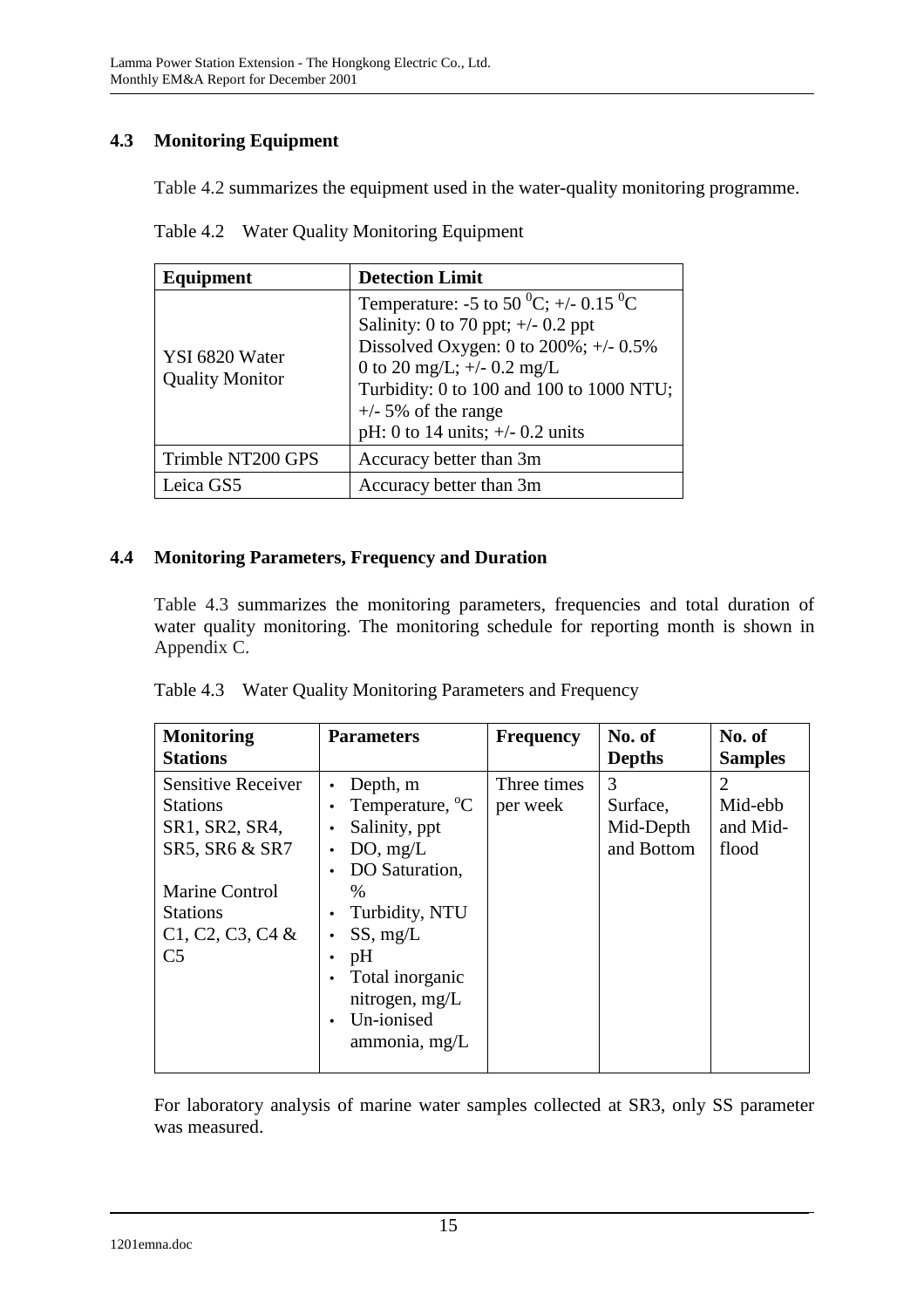# **4.5 Monitoring Procedures and Calibration Details**

*Monitoring Procedures* 

- The monitoring stations were accessed using survey boat to within 3m, guided by Differential Global Positioning System (DGPS).
- The depth of the monitoring location was measured using depth meter in order to determine the sampling depths. Afterwards, the water sampler was lowered into the water to the required depths of sampling. Upon reaching the pre-determined depth, a messenger to activate the sampler was then released to travel down the wire. The water sample was sealed within the sampler before retrieving.
- All in-situ measurements at each monitoring stations were taken at 3 water depths, where appropriate, namely 1m below water surface, mid-depth, and 1 meter from seabed, except where the water depth was less than 6m, the mid-depth measurement was omitted. If the water depth was less than 3m, only the middepth position was monitored.
- At each measurement/sampling depth, two consecutive measurements were taken. The probes were retrieved out of the water after the first measurement and then redeployed for the second measurement. Where the difference in the value between the first and the second readings of each set was more than 25% of the value of the first reading, the reading was discarded and further samplings were taken.
- The duplicate water samples for physical and chemical analysis were stored into a pre-labelled high-density polyethylene (HDPE) bottle pre-rinsed with the same water samples. The sample bottles were than packed in a cool-box (cooled to  $4^{\circ}C$ without being frozen) and delivered to a HOKLAS Laboratory for analysis upon the completion of each round of sampling.
- In addition, field information such as the general meteorological conditions and any observations regarding any significant activities in the vicinity of each monitoring location were also recorded. Major water pollution sources, if any, were identified and recorded.

# *Equipment Calibration*

The equipment deployed for in-situ measurement of marine water quality was calibrated before use. The methodologies for the calibration follow the instruction manuals provided by the corresponding manufacturers. The calibration records are shown in Appendix G.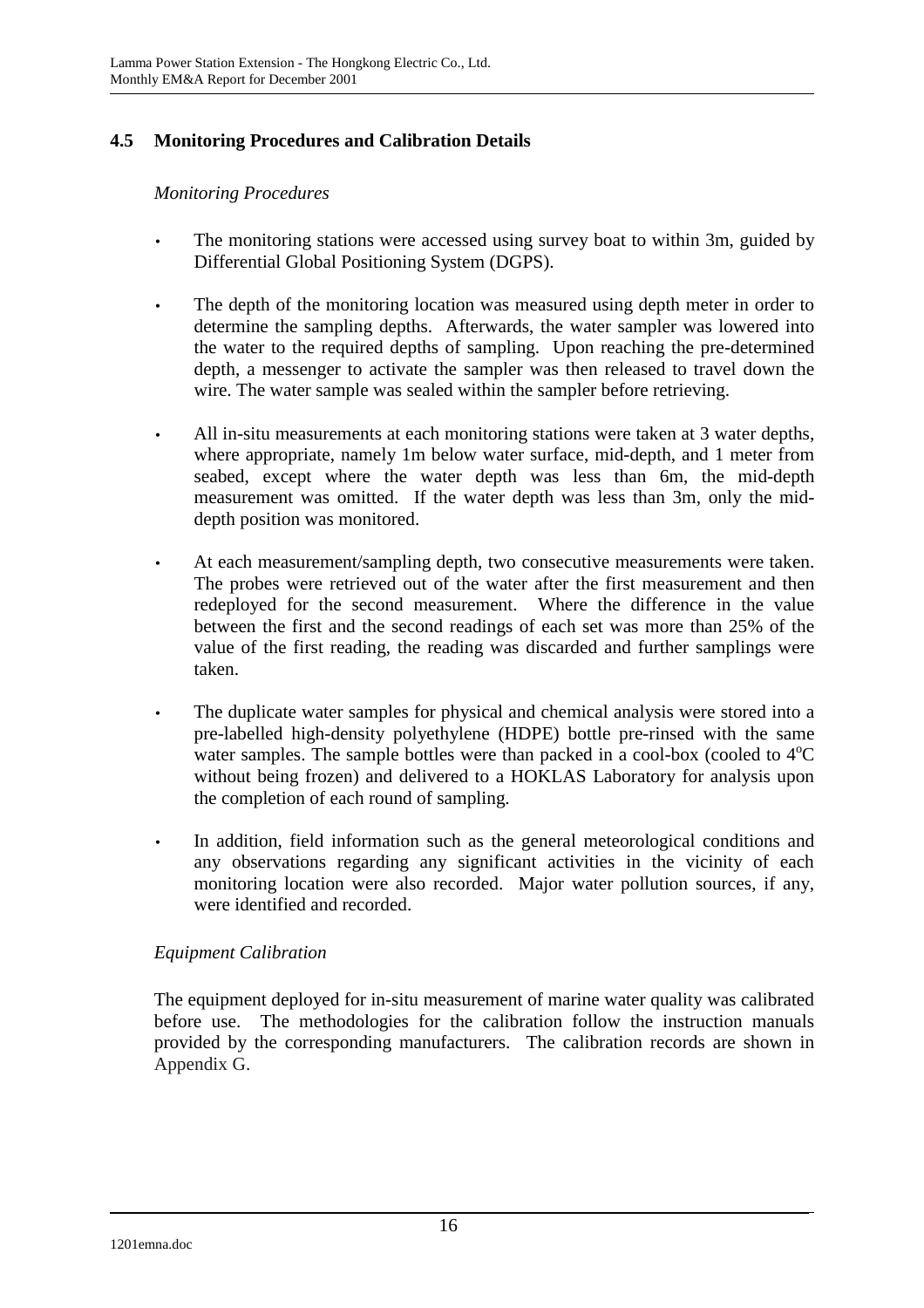# *Laboratory Analysis & QA/QC*

The collected marine water samples were analyzed for Suspended Solids, Total Inorganic Nitrogen and Unionized Ammonia with methodologies as summarized in Table 4.4.

| <b>Parameter</b>           | <b>Method</b>                          | Limit of Reporting (mg/L) |
|----------------------------|----------------------------------------|---------------------------|
| <b>Suspended Solids</b>    | APHA 17 ed 2540 D                      | 1.0                       |
| Total Inorganic            | APHA 18 ed 4500 NO <sub>2</sub> B $\&$ | 0.01                      |
| Nitrogen                   | $NO3E + APHA$ 17ed 4500-               |                           |
|                            | NH <sub>3</sub> B, E                   |                           |
| <b>Ammoniacal Nitrogen</b> | APHA 17 ed 4500-NH <sub>3</sub> G      | 0.01                      |
| (Un-ionized                |                                        | (Limit of Reporting for   |
| Ammonia)                   |                                        | Ammoniacal Nitrogen) x    |
|                            |                                        | degree of ionization      |

Note: The determination of unionized ammonia was based on the articles entitled "Aqueous Ammonia Equilibrium Calculation: Effect of pH and Temperature" and "Ionization of Ammonia in Seawater: Effects of Temperature, pH and Salinity" which was accepted by EPD.

In order to ensure that the laboratory analysis works were carried out properly, stringent QA/QC procedures (which includes the sample preparation as well as the subsequent instrumentation analysis) were followed. According to the requirements stipulated in the EM&A Manual, QA/QC requirements for laboratory testing include:

- 1) "Blind" duplicate samples analysis of 10% collected marine water samples; and
- 2) in-house QA/QC procedures of the testing laboratory (this includes the use of blank, batch duplicates, quality control samples and matrix spike recovery test).

Blind Duplicate:

In order to cross check the precision of the measurement results obtained from the laboratory analysis, "blind" duplicate samples of 10% of the collected marine water samples were analysed alongside the normal samples. The sample codes for the "blind" duplicates were determined by the sampling team and are not identifiable by the laboratory. The results of the "blind" duplicate samples are summarized in Appendix G.

In accordance with the QA/QC procedures of Environmental Management Laboratory of HKPC, QA/QC procedures were conducted for at least 5% of samples. A total of 66 sets of samples (for Total Inorganic Nitrogen and Unionized Ammonia) and 936 sets of samples (for Suspended Solids analysis) were received during the marine monitoring period including both ebb and flood tides. Therefore at least 5% laboratory blanks, batch duplicates, quality control samples and recovery tests for each parameter were conducted. The acceptance criteria are outlined in each type of Quality Control data.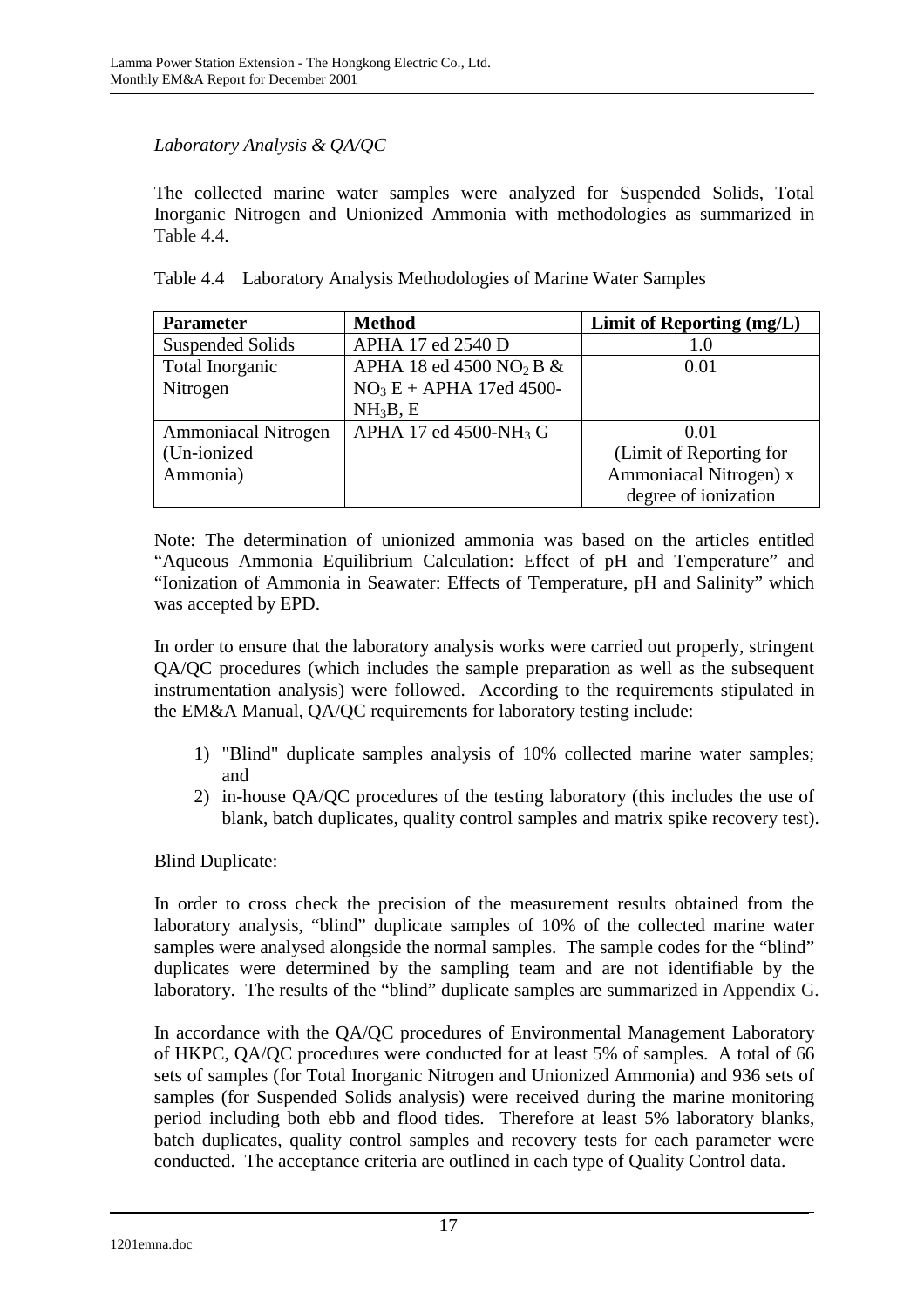# Blank:

A laboratory blank is an analyte free matrix to which all reagents are added in the same volumes or proportions as used in the standard sample preparation to monitor contamination introduced in laboratory. The acceptance criterion for laboratory blank in Environmental Management Division (EMD) Laboratory of HKPC stipulated in EMD Quality Manual is less than the detection limit. All the laboratory blank values and acceptance criterion of the following testing parameter are summarized in Appendix G.

- Suspended Solids
- Unionized Ammonia
- Total Inorganic Nitrogen

# Batch Duplicate:

Batch duplicate is an intra-laboratory split sample randomly selected from the sample batch to monitor the method precision in a given matrix. The acceptance limit of duplicate values of the following testing parameters and their duplicate results are summarized in Appendix G.

- Suspended Solids
- Unionized Ammonia
- Total Inorganic Nitrogen

## Quality Control Sample:

The quality control sample is the analysis of a material with a known concentration of contaminants to determine the accuracy of results in a given matrix. The quality control samples are not applicable to all testing parameters due to the constraints of the testing parameters. The quality control samples results for the following testing parameters are shown in Appendix G.

- Unionized Ammonia
- Total Inorganic Nitrogen

Quality control sample testing is not applicable to the testing of Suspended Solids.

## Matrix Spike:

Matrix spike is an intra-laboratory split of a digested sample spiked with target known concentration analyte to determine method bias in a given matrix. The matrix spike is applicable to the following tests:

- Unionized Ammonia
- Total Inorganic Nitrogen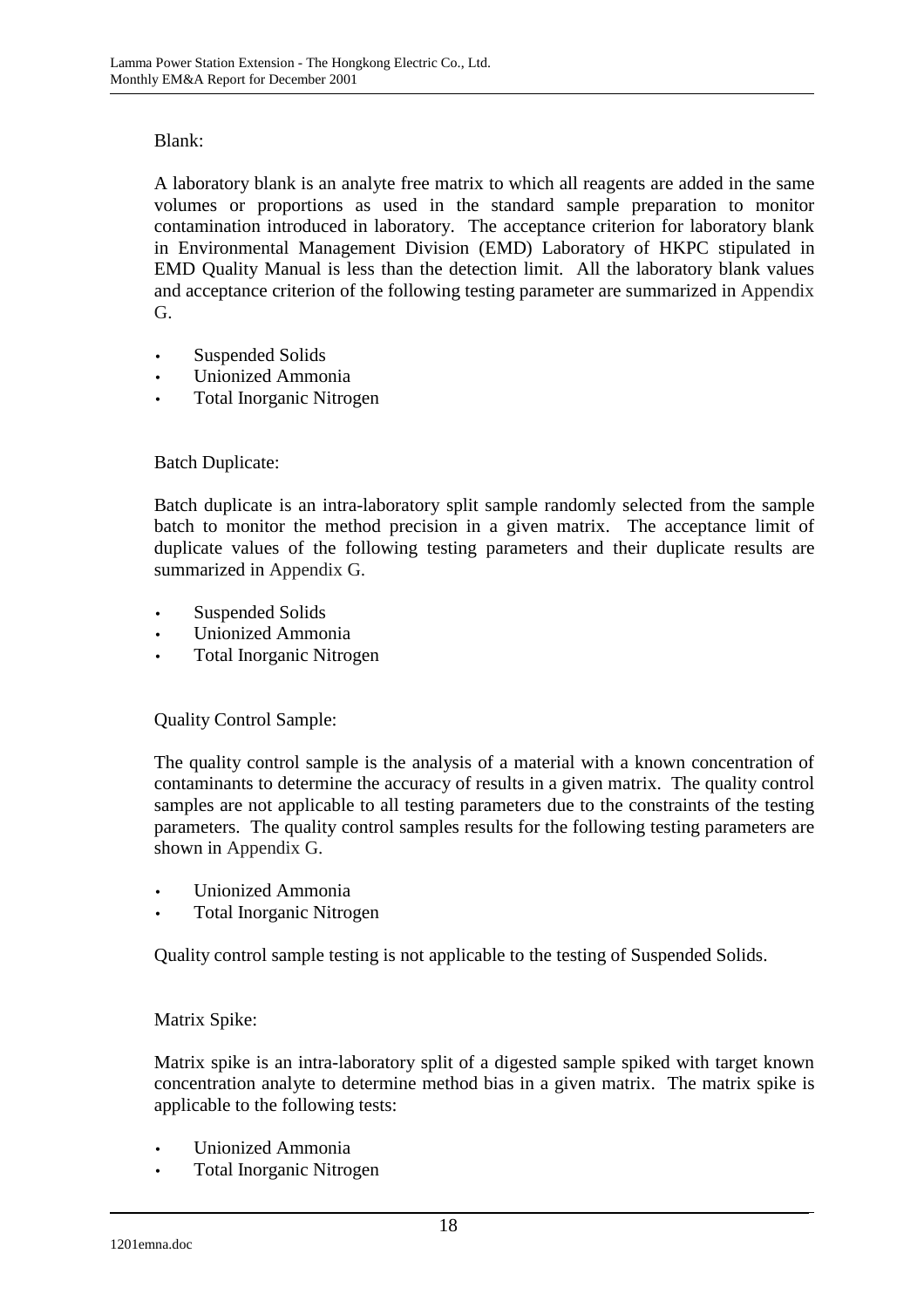Matrix spike testing is not applicable to testing of Suspended Solids. The matrix spike samples results are shown in Appendix G.

The QA/QC results in Appendix G indicated that the laboratory analysis works of the collected marine water samples were properly carried out and the measurement results obtained were valid in accordance with the Hong Kong Laboratory Accreditation Scheme (HOKLAS) requirements. On the other hand, the "blind" duplicate measurement results indicated that the precision of the measurements for Suspended Solids, Total Inorganic Nitrogen and Unionized Ammonia are in compliance with the HOKLAS requirements.

# **4.6 Results and Observations**

Marine water monitoring was conducted as scheduled in the reporting month. All monitoring data and graphical presentation of the monitoring results are provided in Appendix F. Key findings and observations are provided in the following tables:

| Monitoring      | $\beta$ of Executatives in Buspended Bonds (Deput Average) in December 2001<br>Number of Exceedances |                  | <b>Investigation Findings</b>                                                                                                                                                                                                                                                                                                                                                                                                                                            |  |
|-----------------|------------------------------------------------------------------------------------------------------|------------------|--------------------------------------------------------------------------------------------------------------------------------------------------------------------------------------------------------------------------------------------------------------------------------------------------------------------------------------------------------------------------------------------------------------------------------------------------------------------------|--|
| Dates           | <b>Action Level</b>                                                                                  | Limit Level      | (if any)                                                                                                                                                                                                                                                                                                                                                                                                                                                                 |  |
| $3rd$ December  | $\Omega$                                                                                             | $\theta$         | N. A.                                                                                                                                                                                                                                                                                                                                                                                                                                                                    |  |
| $5th$ December  | $\Omega$                                                                                             | $\Omega$         | N. A.                                                                                                                                                                                                                                                                                                                                                                                                                                                                    |  |
| $7th$ December  | $\overline{0}$                                                                                       | $\overline{0}$   | N. A.                                                                                                                                                                                                                                                                                                                                                                                                                                                                    |  |
| $10th$ December | $\Omega$                                                                                             | $\boldsymbol{0}$ | N. A.                                                                                                                                                                                                                                                                                                                                                                                                                                                                    |  |
| $12th$ December | 1<br>(SR6 during<br>flood tide)                                                                      | $\Omega$         | Not related to site activities. Based on the<br>observation made by the sampling team, no<br>sediment plume migration from the direction of the<br>site to the sampling location was observed.<br>Besides, SR6 was located at the upstream to the<br>site during the course of sampling while the marine<br>water flowing from South to North. Therefore, the<br>elevated SS result might be due to the occasional<br>background fluctuation rather the site activities. |  |
| $14th$ December | (SR6 during<br>ebb tide)                                                                             | $\theta$         | Not related to site activities. Based on the<br>observation made by the sampling team, no<br>noticeable sediment plume migration from the<br>direction of the site to the sampling location was<br>observed. Besides, the measurement result at SR5<br>(which is located between the site and SR6) was<br>below the corresponding Action Level. Therefore,<br>the said exceedance might be due to background<br>fluctuation rather than the site activities.             |  |
| $18th$ December | $\mathbf{0}$                                                                                         | $\boldsymbol{0}$ | N. A.                                                                                                                                                                                                                                                                                                                                                                                                                                                                    |  |

Summary of Exceedances in Suspended Solids (Depth Average) in December 2001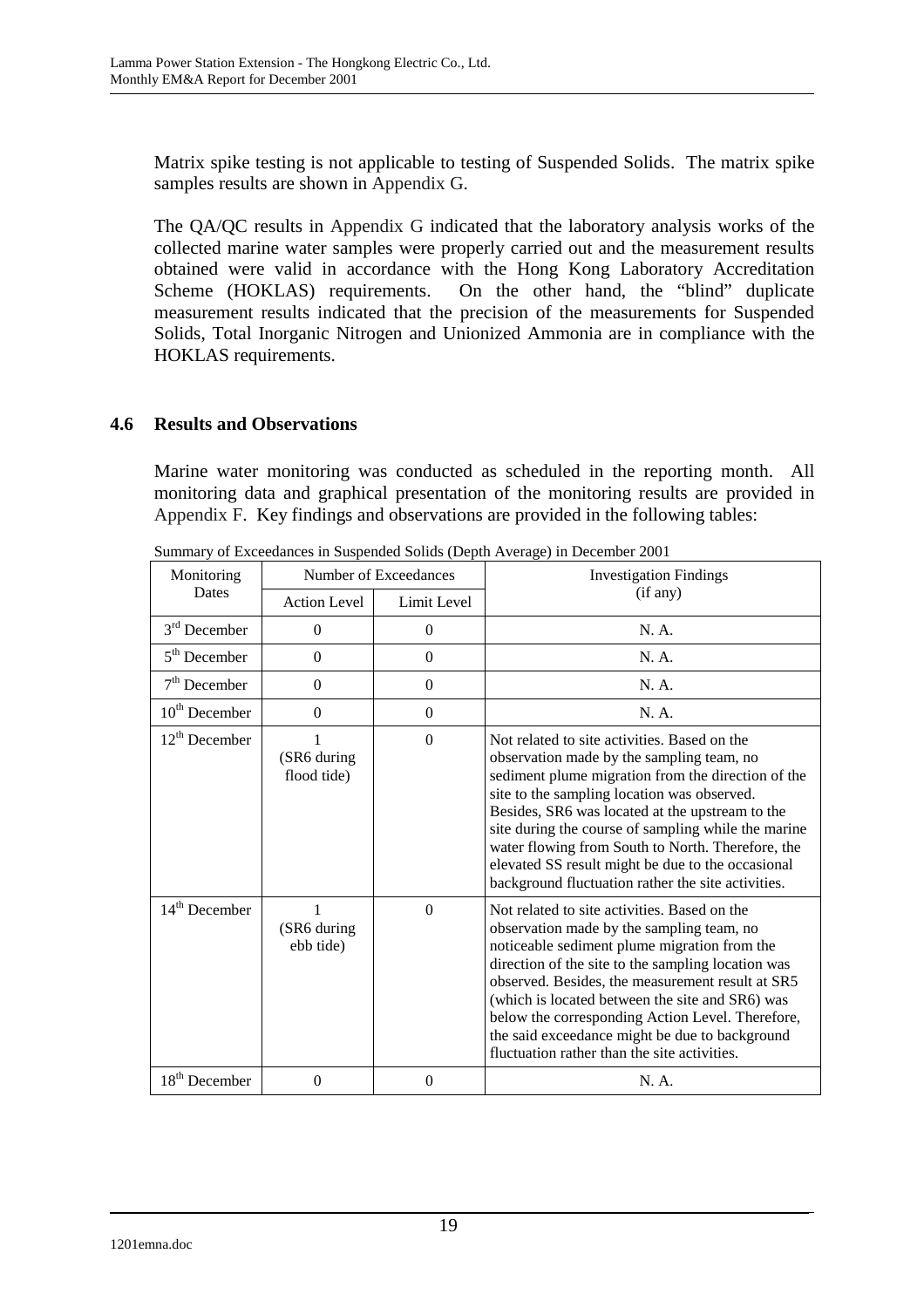| Monitoring                | Number of Exceedances |                            | <b>Investigation Findings</b>                                                                                                                                                                                                                                                                                                                                                                                                                                               |
|---------------------------|-----------------------|----------------------------|-----------------------------------------------------------------------------------------------------------------------------------------------------------------------------------------------------------------------------------------------------------------------------------------------------------------------------------------------------------------------------------------------------------------------------------------------------------------------------|
| Dates                     | <b>Action Level</b>   | Limit Level                | (if any)                                                                                                                                                                                                                                                                                                                                                                                                                                                                    |
| $20th$ December           | $\Omega$              | $(SR7$ during<br>ebb tide) | Not related to site activities. Based on the<br>observation made by the sampling team, no<br>noticeable sediment plume migration from the<br>direction of the site to the sampling location was<br>observed. Besides, the measurement result at SR3,<br>SR4, SR5 and SR6 (which located at closer<br>proximity to the site as compared with SR7) were<br>below the corresponding Action Level. Therefore,<br>the said exceedance might be due to background<br>fluctuation. |
| $22nd$ December           | $\Omega$              | $\Omega$                   | N. A.                                                                                                                                                                                                                                                                                                                                                                                                                                                                       |
| $24th$ December           | $\Omega$              | $\Omega$                   | N. A.                                                                                                                                                                                                                                                                                                                                                                                                                                                                       |
| $26th$ December           | $\Omega$              | 0                          | N. A.                                                                                                                                                                                                                                                                                                                                                                                                                                                                       |
| $28th$ December           | $\Omega$              | $\Omega$                   | N. A.                                                                                                                                                                                                                                                                                                                                                                                                                                                                       |
| 31 <sup>st</sup> December | $\Omega$              | 0                          | N. A.                                                                                                                                                                                                                                                                                                                                                                                                                                                                       |

There were two (2) cases of Action Level exceedance and one (1) case of Limit Level exceedance for water quality in the reporting month. All 3 cases of action/limit level exceedance were contributed by SS. For these exceedances, comprehensive investigations have been carried out. It was found that no noticeable sediment plume migration from the direction of the site to the sampling location was observed. Hence, all of these exceedances were considered not related to site activities and have been explained to the satisfaction of EPD. No further action was required. Nevertheless, EPD, IEC and the construction contractor have been informed of the exceedances accordingly as per the requirements of the EM&A Manual.

There was no AL exceedance recorded for Dissolved Oxygen (Bottom) and and Dissolved Oxygen (Surface & Middle) for the monitoring month. Further, all measurement results of TIN and  $NH_3$  were below the maximum level of TIN and  $NH_3$  collected at EPD's monitoring stations in the vicinity during the past five years.

It was agreed by EPD that both  $NH_3-N$  and TIN would be monitored throughout the dredging phase and for at least one month upon completion of dredging. As the dredging work was completed on  $3<sup>rd</sup>$  November 2001, monitoring of NH<sub>3</sub>-N and TIN has been stopped from  $4<sup>th</sup>$ December 2001 onward.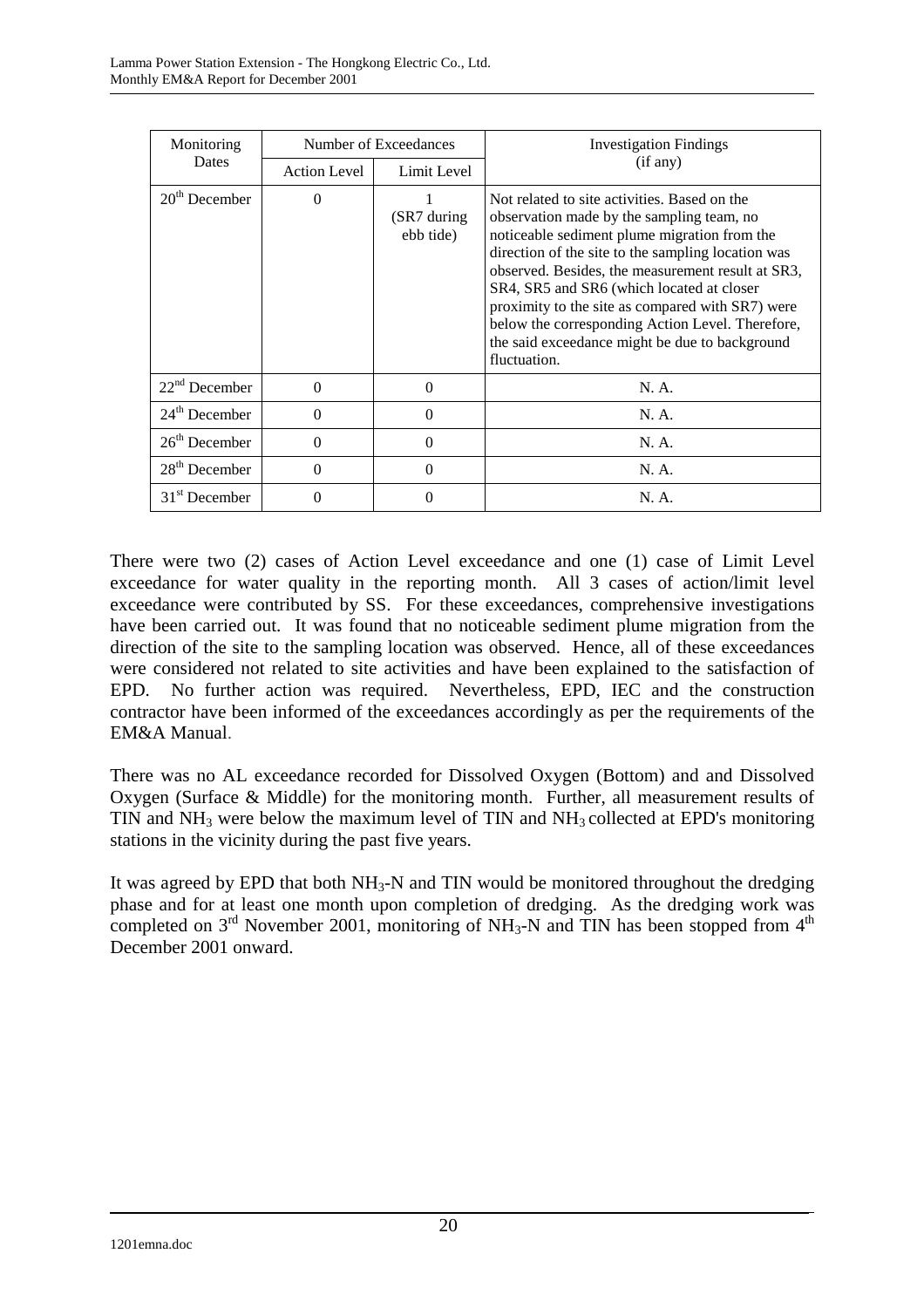

Figure 4.1 Location of Water Quality Monitoring Stations

1201emna.doc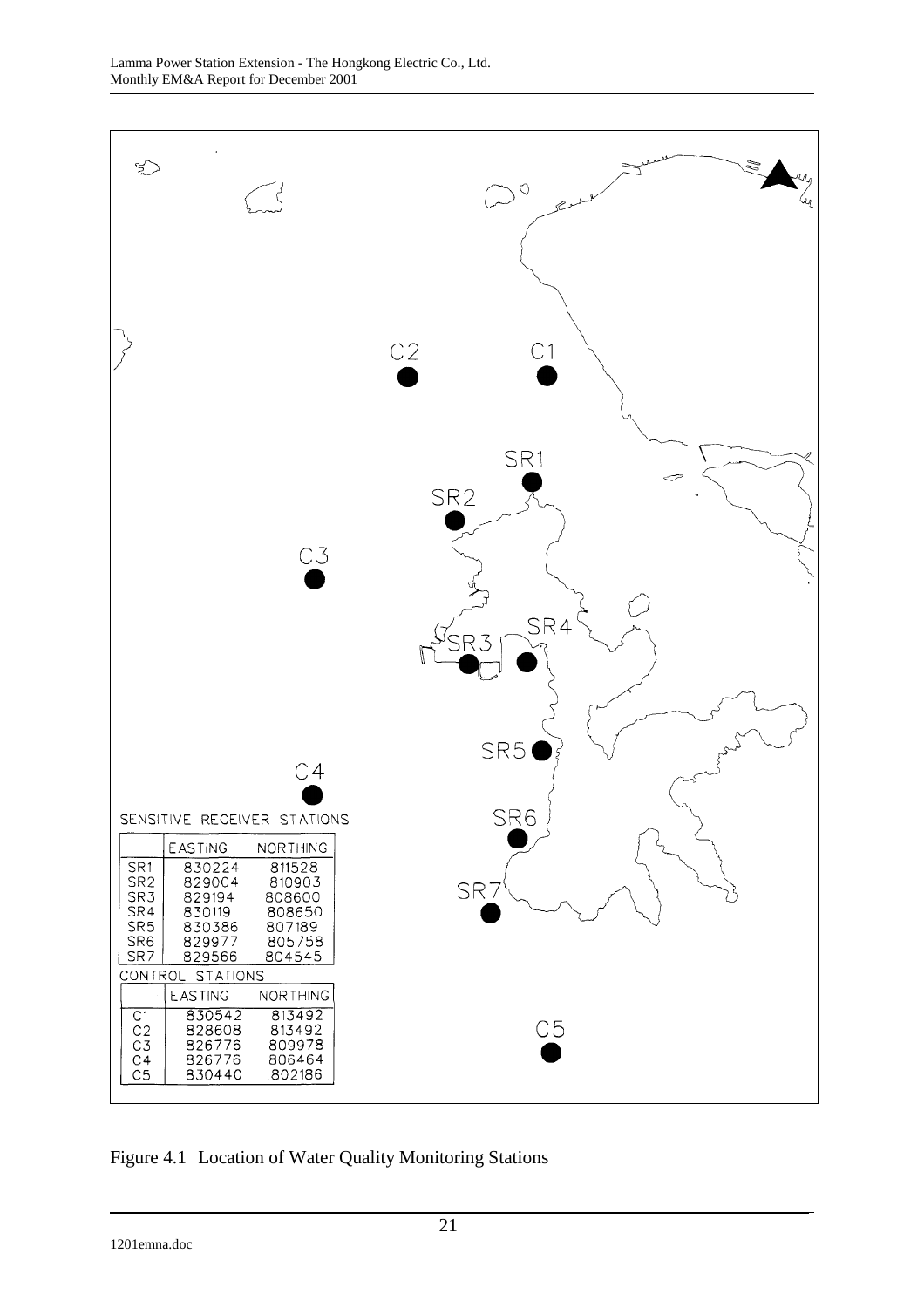# **5. ENVIRONMENTAL AUDIT**

## **5.1 Review of Environmental Monitoring Procedures**

The environmental monitoring procedures were regularly reviewed by the Environmental Team. No modification to the existing monitoring procedures was recommended.

# **5.2 Assessment of Environmental Monitoring Results**

*Monitoring results for Air Quality, Noise and Water Quality* 

The environmental monitoring results for Air Quality, Noise and Water Quality in December 2001 presented in sections 2,3 and 4 respectively are summarized in Table 5.1.

| <b>Item</b>    | <b>Parameter</b><br><b>Monitored</b>                                                            | <b>Monitoring</b><br><b>Period</b> | No. of<br><b>Exceedances In</b> |                | <b>Event/Action Plan</b><br><b>Implementation Status</b>  |
|----------------|-------------------------------------------------------------------------------------------------|------------------------------------|---------------------------------|----------------|-----------------------------------------------------------|
|                |                                                                                                 |                                    | <b>Action</b><br><b>Level</b>   | Limit<br>Level | and Results                                               |
| Air            |                                                                                                 |                                    |                                 |                |                                                           |
| $\mathbf{1}$   | <b>Ambient TSP</b><br>$(24$ -hour)                                                              | $01/12/01$ -<br>31/12/01           | $\Omega$                        | $\Omega$       |                                                           |
| $\overline{2}$ | <b>Ambient TSP</b><br>$(1-hour)$                                                                | $01/12/01 -$<br>31/12/01           | $\Omega$                        | $\overline{0}$ |                                                           |
| Noise          |                                                                                                 |                                    |                                 |                |                                                           |
| $\mathbf{1}$   | Noise level at the<br>critical NSR's<br>predicted by the<br>noise alarm<br>monitoring<br>system | $01/12/01$ -<br>31/12/01           | $\Omega$                        | $\Omega$       |                                                           |
| $\mathfrak{D}$ | Manual noise<br>monitoring at the<br>Pak Kok Tsui<br>residences                                 | $01/12/01$ -<br>31/12/01           | NA                              | NA             | Construction of transmission<br>system not yet commenced. |
| Water          |                                                                                                 |                                    |                                 |                |                                                           |
| 1              | DO.<br>(Surface &<br>Middle)                                                                    | $01/12/01-$<br>31/12/01            | $\Omega$                        | $\Omega$       |                                                           |
| $\mathfrak{D}$ | DO (Bottom)                                                                                     | $01/12/01$ -<br>31/12/01           | $\Omega$                        | $\Omega$       |                                                           |

|  |  |  |  | Table 5.1 Summary of AL Level Exceedances on Monitoring Parameters |
|--|--|--|--|--------------------------------------------------------------------|
|--|--|--|--|--------------------------------------------------------------------|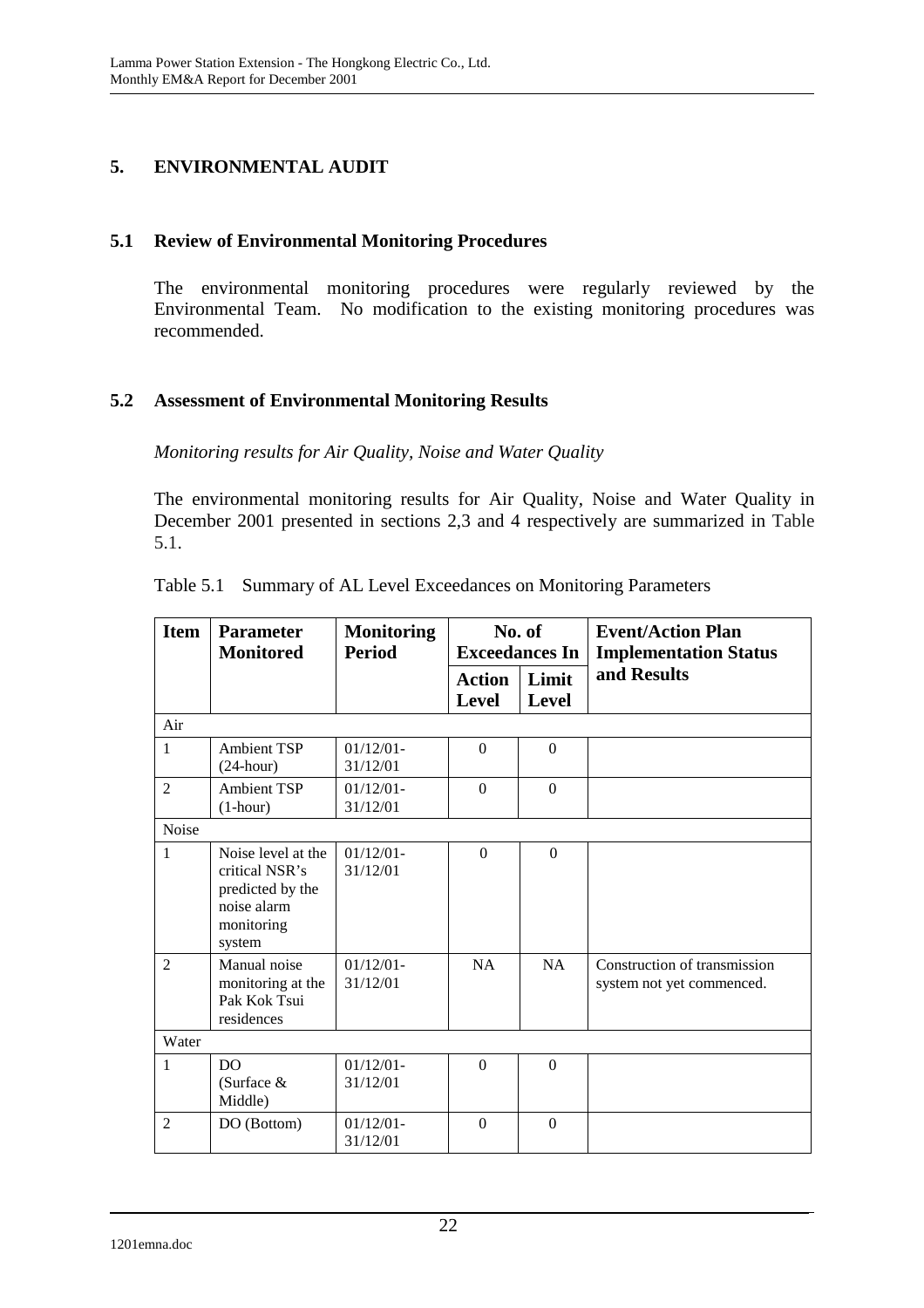| <b>Item</b>    | <b>Parameter</b><br><b>Monitored</b> | <b>Monitoring</b><br><b>Period</b> | No. of<br><b>Exceedances In</b> |                       | <b>Event/Action Plan</b><br><b>Implementation Status</b>                                                                                     |
|----------------|--------------------------------------|------------------------------------|---------------------------------|-----------------------|----------------------------------------------------------------------------------------------------------------------------------------------|
|                |                                      |                                    | Action<br><b>Level</b>          | Limit<br><b>Level</b> | and Results                                                                                                                                  |
| 3              | <b>SS</b>                            | 01/12/01<br>31/12/01               | 2                               |                       | The exceedances were<br>considered not related to the<br>construction activities. Please<br>refer to section 4 of the report<br>for details. |
| $\overline{4}$ | Turbidity                            | $01/12/01$ -<br>31/12/01           | 0                               | $\Omega$              |                                                                                                                                              |

## *Waste Management Records*

The estimated amounts of different types of waste generated in December 2001 are shown in Table 5.2.

| <b>Waste Type</b>          | <b>Examples</b>           | <b>Estimated Amount (m<sup>3</sup>)</b> |
|----------------------------|---------------------------|-----------------------------------------|
| <b>Dredged Materials</b>   | Marine Mud                |                                         |
| <b>Construction Waste</b>  | Concrete Waste, Used      |                                         |
|                            | formwork                  |                                         |
| <b>Excavated Materials</b> | Rock and soil             |                                         |
| <b>General Refuse</b>      | Domestic wastes collected |                                         |
|                            | on site                   |                                         |

# **5.3 Site Environmental Audit**

Site audits were carried out by ET on a weekly basis to monitor environmental issues at the construction sites to ensure that all mitigation measures were implemented timely and properly. The site conditions were generally satisfactory. All required mitigation measures were implemented. The weekly site inspection results are attached in Appendix I.

## **5.4 Status of Environmental Licensing and Permitting**

All permits/licenses obtained for the project are summarised in Table 5.3.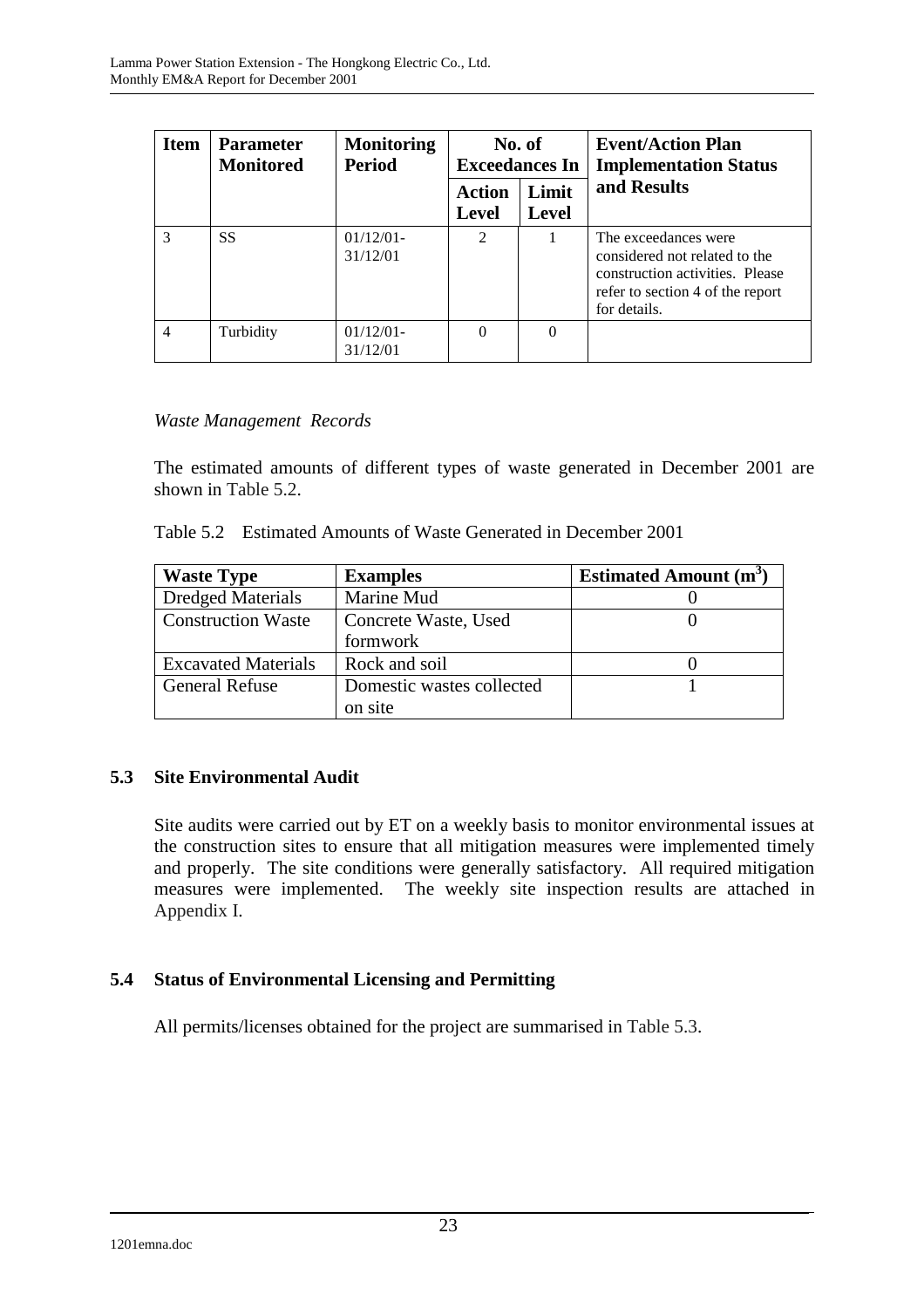| <b>Description</b>                | Permit No.    | <b>Valid Period</b> |          | highlights                                                                                                                                                                                                                                                                                                                                                                                                                   | <b>Status</b>                     |
|-----------------------------------|---------------|---------------------|----------|------------------------------------------------------------------------------------------------------------------------------------------------------------------------------------------------------------------------------------------------------------------------------------------------------------------------------------------------------------------------------------------------------------------------------|-----------------------------------|
|                                   |               | <b>From</b>         | To       |                                                                                                                                                                                                                                                                                                                                                                                                                              |                                   |
| Varied<br>Environmental<br>Permit | EP-071/2000/B | 13/07/01            |          | The whole construction<br>work site.                                                                                                                                                                                                                                                                                                                                                                                         | Valid                             |
| Construction<br>Noise Permit      | GW-UW0467-01  | 23/11/01            | 18/05/02 | 4 groups of PME's, viz.<br>(A) 6 derrick barges $\&$<br>2 tug boats, $(B)$ 3<br>derrick barges, 1 grab<br>dredger $& 1$ tug boat,<br>(C) 2 derrick barges $\&$<br>$3$ tug boats, (D) $8$<br>derrick barges, 1 grab<br>dredger, 4 tug boats, 4<br>sand placing barges & 4<br>rotary type drill rigs<br>(diesel).<br>Only one group can be<br>used. Group D shall<br>not be operated from<br>11:00pm to 7:00am on<br>next day. | Valid.<br>Issued on<br>23/11/2001 |
| Dumping<br>Permit                 | EP/MD/02-073  | 07/10/01            | 06/04/02 | Dumping at South<br>Cheung Chau Disposal<br>Area (Relocation of the<br>Spoil Disposal Areas<br>with effective 29 <sup>th</sup><br>October 2001)                                                                                                                                                                                                                                                                              | Valid                             |

Table 5.3 Summary of Environmental Licensing and Permit Status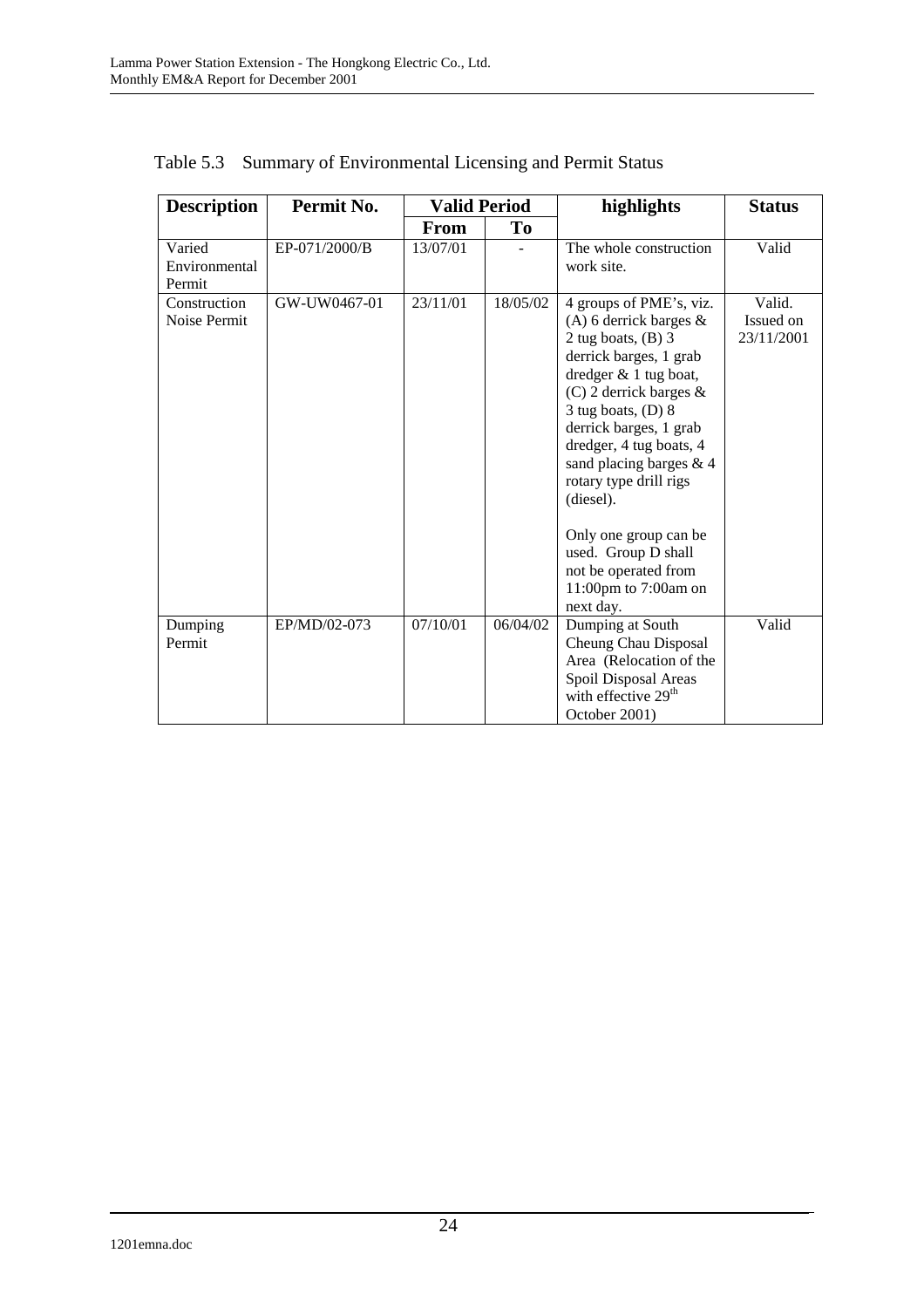# **5.5 Implementation Status of Environmental Mitigation Measures**

Mitigation measures detailed in the permits and the EM&A Manual (Construction Phase) are required to be implemented. An updated summary of the Environmental Mitigation Implementation Schedule (EMIS) is presented in Appendix J.

## **5.6 Implementation Status of Action/Limit Plans**

The Action/Event Plans for air quality, noise and water quality extracted from the EM&A Manual (Construction Phase) and the review report on marine water quality monitoring are presented in Appendix H.

As all the action/limit level exceedances were not related to the construction work, no further action can be devised. Nevertheless, EPD, IEC and the construction contractor have been informed of the exceedances accordingly as per the requirements in the EM&A Manual.

# **5.7 Implementation Status of Environmental Complaint Handling Procedures**

One (1) environmental enquiry concerning the reclamation work was received in December 2001. The case was properly handled in accordance with the Environmental Complaint Handling Procedures and was summarized in Table 5.4 below.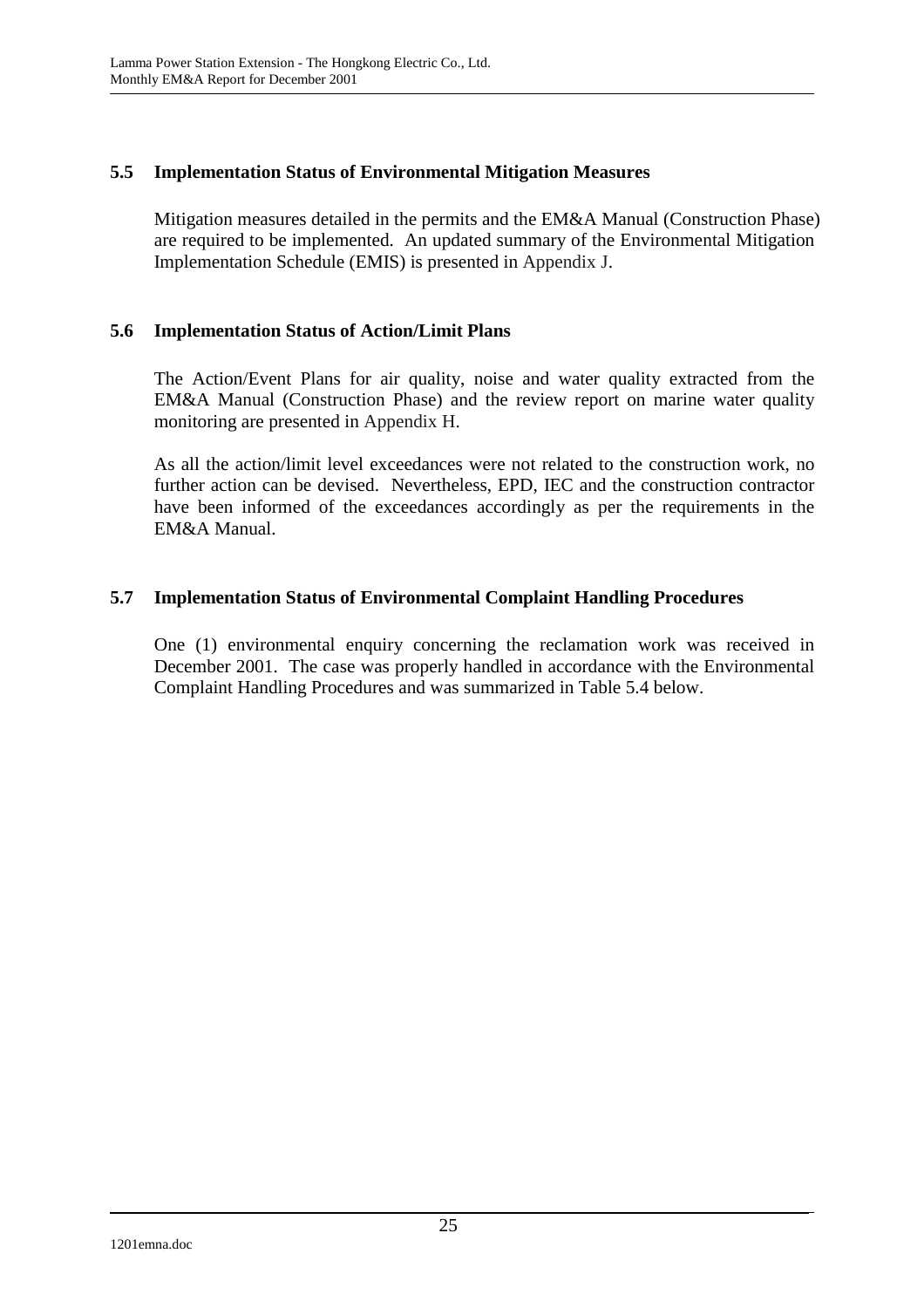| Case Reference /<br>Date, Time<br>Received /<br>Date, Time<br>Concerned | Descriptions / Actions Taken                                                                                                                                                                                                                                                                                                                                                                                                                                                                                                                                                                                     | Conclusion /<br><b>Status</b>                                  |
|-------------------------------------------------------------------------|------------------------------------------------------------------------------------------------------------------------------------------------------------------------------------------------------------------------------------------------------------------------------------------------------------------------------------------------------------------------------------------------------------------------------------------------------------------------------------------------------------------------------------------------------------------------------------------------------------------|----------------------------------------------------------------|
| Case no:<br>20011201<br>Received:<br>Verbally on 05-                    | A Lamma resident phoned HEC on 05-<br>Dec-01 alleging that her friends noticed,<br>from a helicopter over Lamma Island on<br>a day around 01-Dec-01 to 03-Dec-01,<br>that some materials were being dumped                                                                                                                                                                                                                                                                                                                                                                                                       | The enquirer's<br>allegation could<br>not be<br>substantiated. |
| Dec-01 $(14:30)$                                                        | into the sea (reclamation site of Lamma)<br>Extension), turning the seawater into                                                                                                                                                                                                                                                                                                                                                                                                                                                                                                                                | The case was<br>closed on 18-                                  |
| Concerned:<br>On a day around<br>01-Dec-01 to 03-<br>$Dec-01$           | dark blue. She wondered if HEC was<br>using coal as a landfill material.<br>HEC had reviewed the reclamation work<br>during the concerned period and could<br>not identify any abnormality or any<br>activity that could have blackened or<br>deteriorated the seawater to an<br>unacceptable level. The results of the<br>seawater quality monitoring around the<br>concerned period were also satisfactory.<br>Moreover, HEC would not use coal as a<br>landfill material from both technical and<br>economic considerations. HEC had<br>verbally replied to the satisfaction of the<br>enquirer on 18-Dec-01. | Dec-01 and<br>considered<br>unjustified.                       |

Table 5.4 Environmental Complaints / Enquiries Received in December 2001

## Table 5.5 Outstanding Environmental Complaints / Enquiries Received Before

| Case Reference /<br>Date, Time<br>Received /<br>Date, Time<br>Concerned | Descriptions / Actions Taken | Conclusion /<br><b>Status</b> |
|-------------------------------------------------------------------------|------------------------------|-------------------------------|
| Nil                                                                     | N/A                          | N/A                           |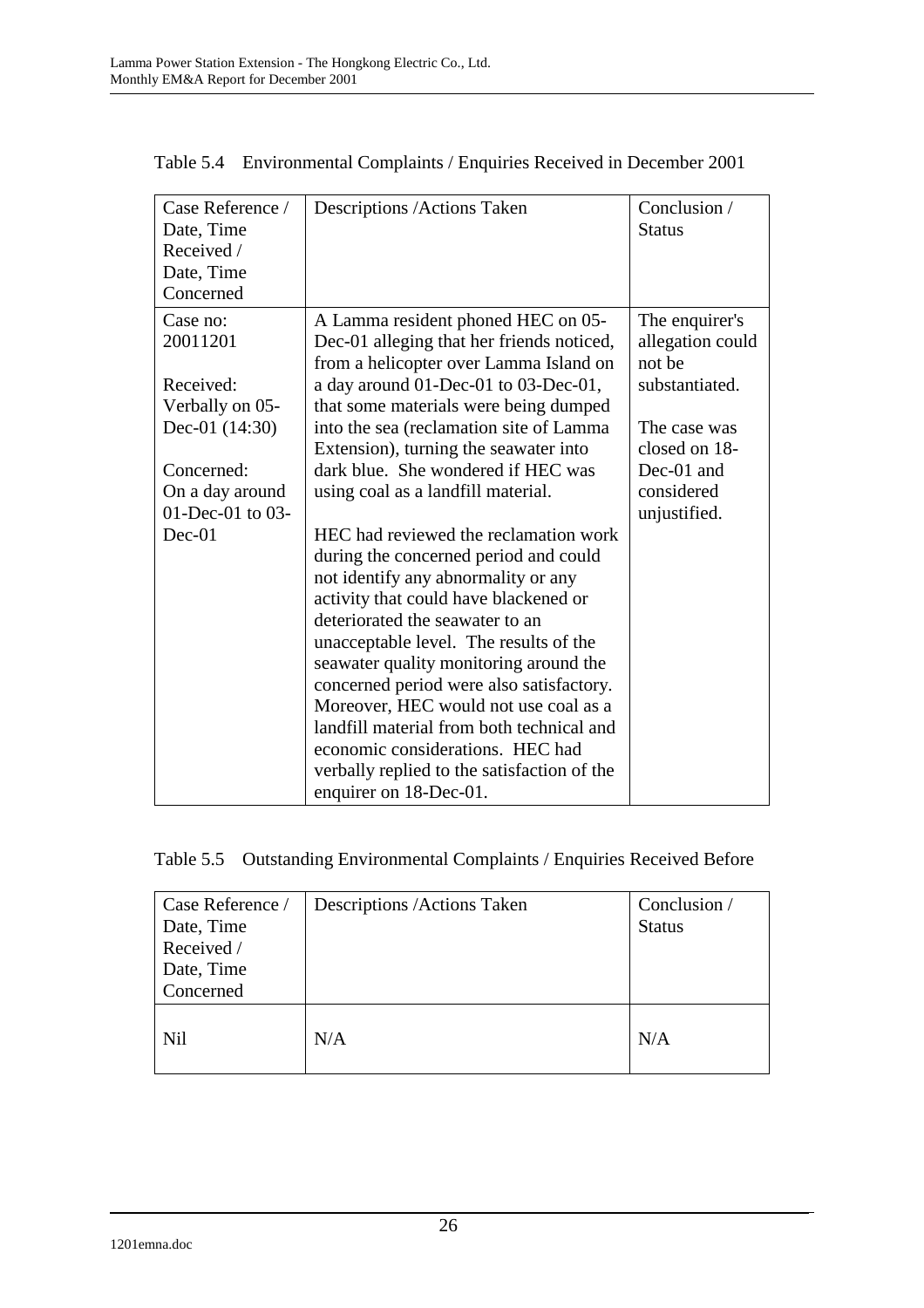# **6. FUTURE KEY ISSUES**

#### **6.1 Status of Natural Gas supply**

Based on current project schedule, HEC anticipates there is no delay in the supply of natural gas.

## **6.2 Key Issues for the Coming Month**

Key issues to be considered in the coming month include:

#### *Construction Noise Impact*

- To estimate the noise level induced during the surcharge placing operation and to prepare the CNP application for the works in advance.
- To continue the preventive measures for noise exceedance and keep monitoring/ reviewing the performance.

#### *Construction Water Impact*

- To keep reviewing the monitoring results in order to take corresponding action to ensure the sea water quality;
- To provide routine inspection and necessary maintenance for the silt curtain.
- To install silt curtain at the temporary opening between the constructed seawalls, which protrude above the seawater surface, when the sand filling for the platform shall take place behind it.

## **6.3 Monitoring Schedules for the Next 3 Months**

The tentative environmental monitoring schedules for the next 3 months are shown in Appendix C.

# **6.4 Construction Program for the Next 3 Months**

The tentative construction program for the next 3 months is shown in Appendix K.